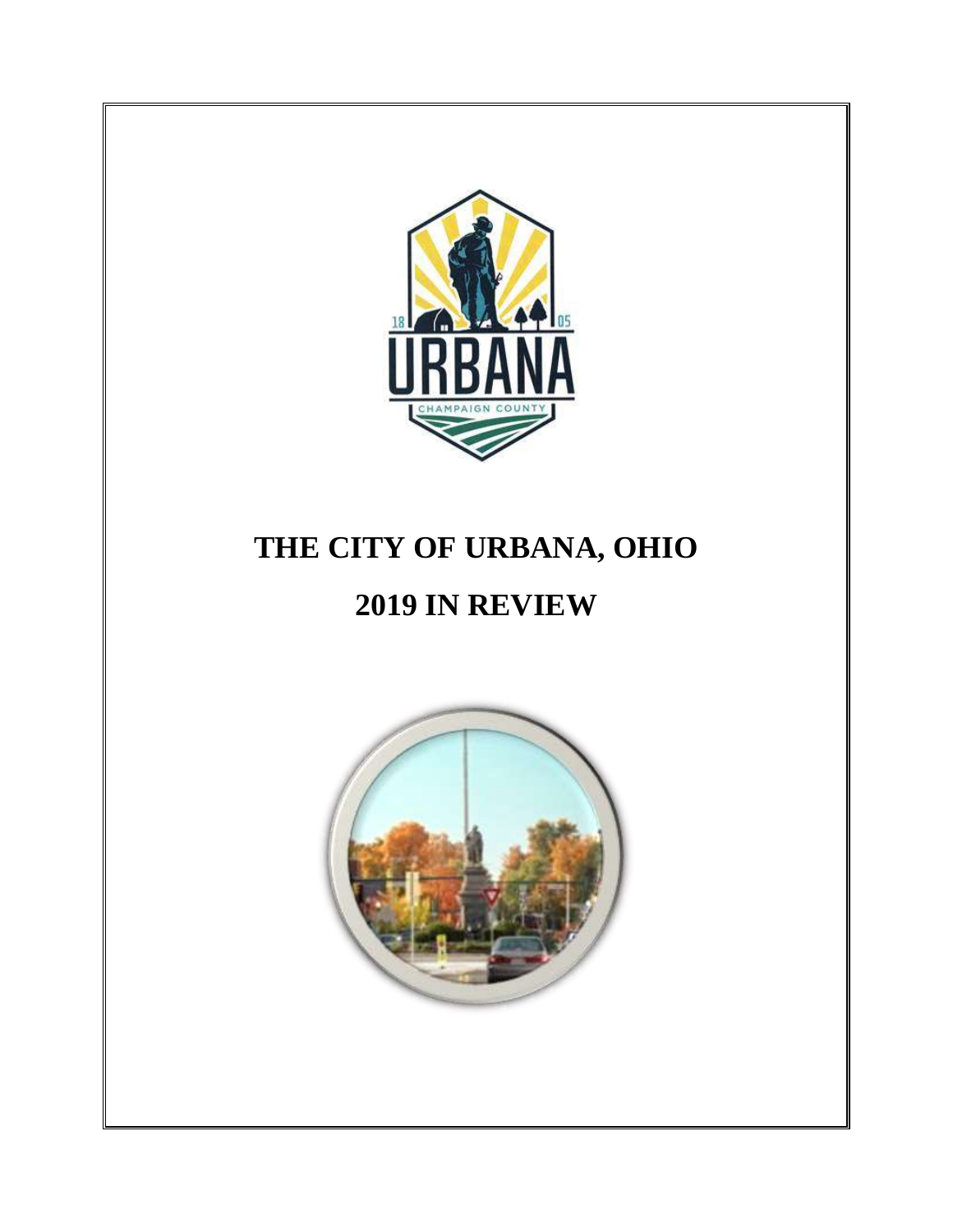# **TABLE OF CONTENTS**

| <b>Title</b>        | Page |
|---------------------|------|
|                     |      |
|                     |      |
| Cemetery            |      |
|                     |      |
| Engineering         |      |
| Finance             |      |
| Fire & EMS          |      |
| Law Office          |      |
|                     |      |
| Police              |      |
| <b>PUBLIC WORKS</b> |      |
|                     |      |
| Water               |      |
|                     |      |
| Sewer               |      |
| <b>Street</b>       |      |
| Technology          |      |
|                     | 28   |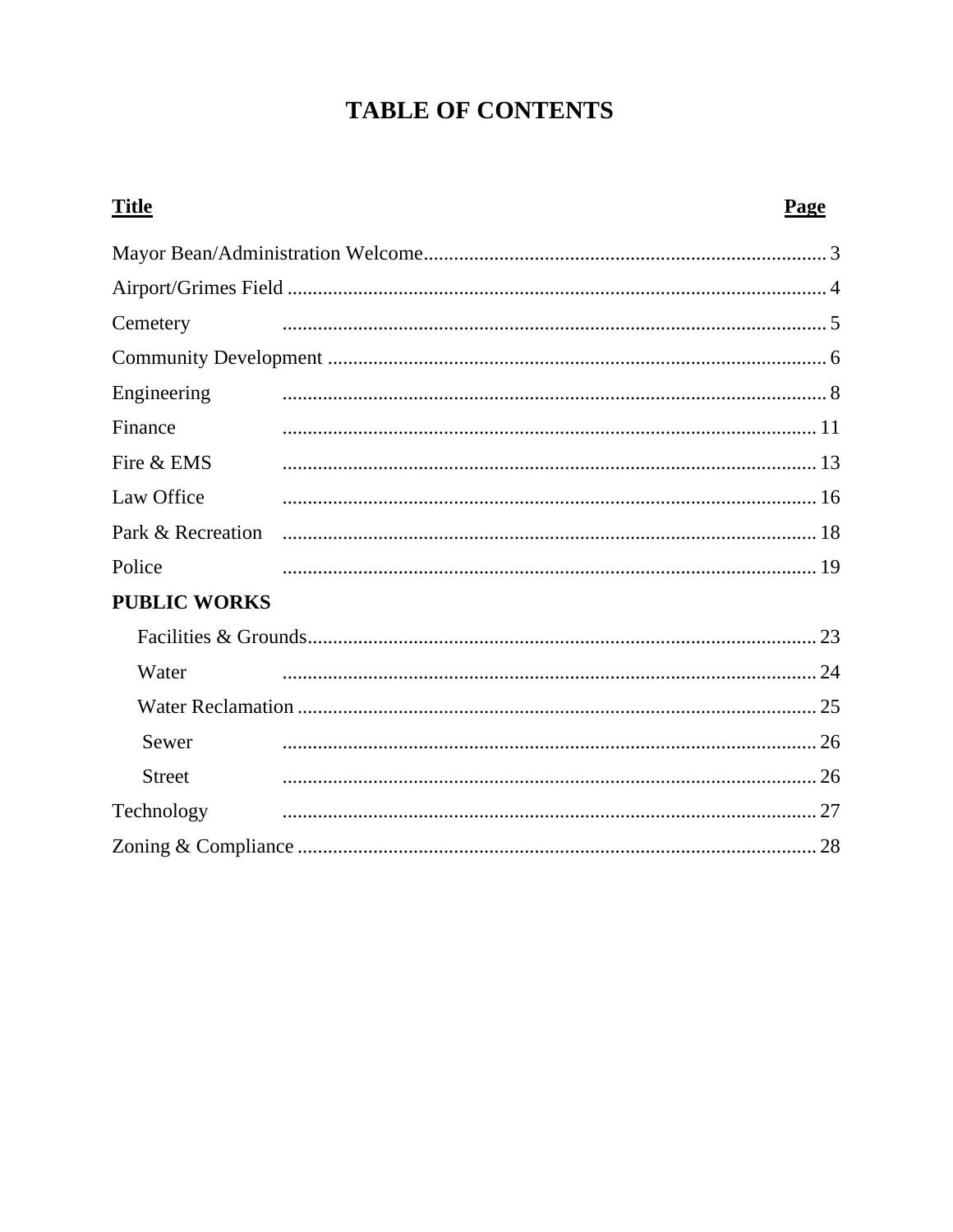

205 S. Main Street Urbana, Ohio 43078 http://www.urbanaohio.com 937-652-4300

Dear Citizens of Urbana,

Another year has come and gone, and we are thankful for the continued support we received making 2019 a productive year. Stepping into 2020, we're excited about the opportunities to finalize those projects we've been nurturing and begin to launch those that have been in the planning stages, promising a positive impact on the community. The numerous successes from 2019 happened because we believed. We, city staff, city council, community leaders and the citizens of Urbana believed in and embraced prudent changes that improve service to the community, and encourage others to see Urbana as welcoming and willing to pursue new opportunities. In the reports that follow, you will learn the detail behind many of these projects; for example:

- Vacant since 2008, work continued at the former Q3 JMC site on Miami St. to complete demolition and remediation in anticipation of re-development in 2020.
- Infrastructure improvements made in conjunction with the re-designed roundabout upgrade began in the Spring and continued throughout the construction season, until early winter weather forced a suspension in work until Spring of 2020. While the process inconvenienced some and disrupted traffic as each quadrant was closed for construction, when traffic resumed in late Fall, the re-design allowed traffic to flow smoothly and improved the walk-ability of our downtown. When final paving, marking and landscaping are completed, the overall appearance will improve significantly.
- In late Spring ground was broken for the new Cobblestone Hotel at the northwest quadrant of the U.S. Rte. 68 and State Rte. 55 intersection. The new hotel will provide needed support to area businesses, Urbana University and visitors spending time in the community throughout the year.
- During the summer, the City launched a newly designed website offering an ADA compliant, userfriendly navigation; coupled with our Facebook page, we're able to share information on a broader level than previous years.
- In September we opened the renovated former 5/3 branch office, providing citizens easy walk-in or drive-thru access to the City's Business Office for Finance, Utility Billing, Income Tax, and Human Resources. This move allowed the relocation of Engineering, Zoning and Community Development Offices giving the public ground floor access from the E. Market St. entrance.

Local businesses across the city have validated their commitment to the community through investments for expansions and capital improvements; opening new offices; renovating store fronts; and providing the opportunity of loft apartment living.

Our daily commitment is a founding principle that has endured for generations (nearly 215 years). Last year, we navigated through significant changes; today, we continue to look for new and innovative ways to make a positive impact on both the character and the business climate of the community; and moving forward, we will regularly check our results and adjust our efforts to meet established goals. We will constantly look for new ways to partner (collaborate) with local leaders so together we can make a difference, enhancing our service and promoting reliability.

Sincerely,

*Bill Kerry*

Bill Bean -- Mayor Kerry Brugger – Director of Administration

*"To reach a port we must sail, sometimes with the wind, sometimes against it, but we must not drift or lie at anchor." - Oliver Wendell Holmes, Sr.*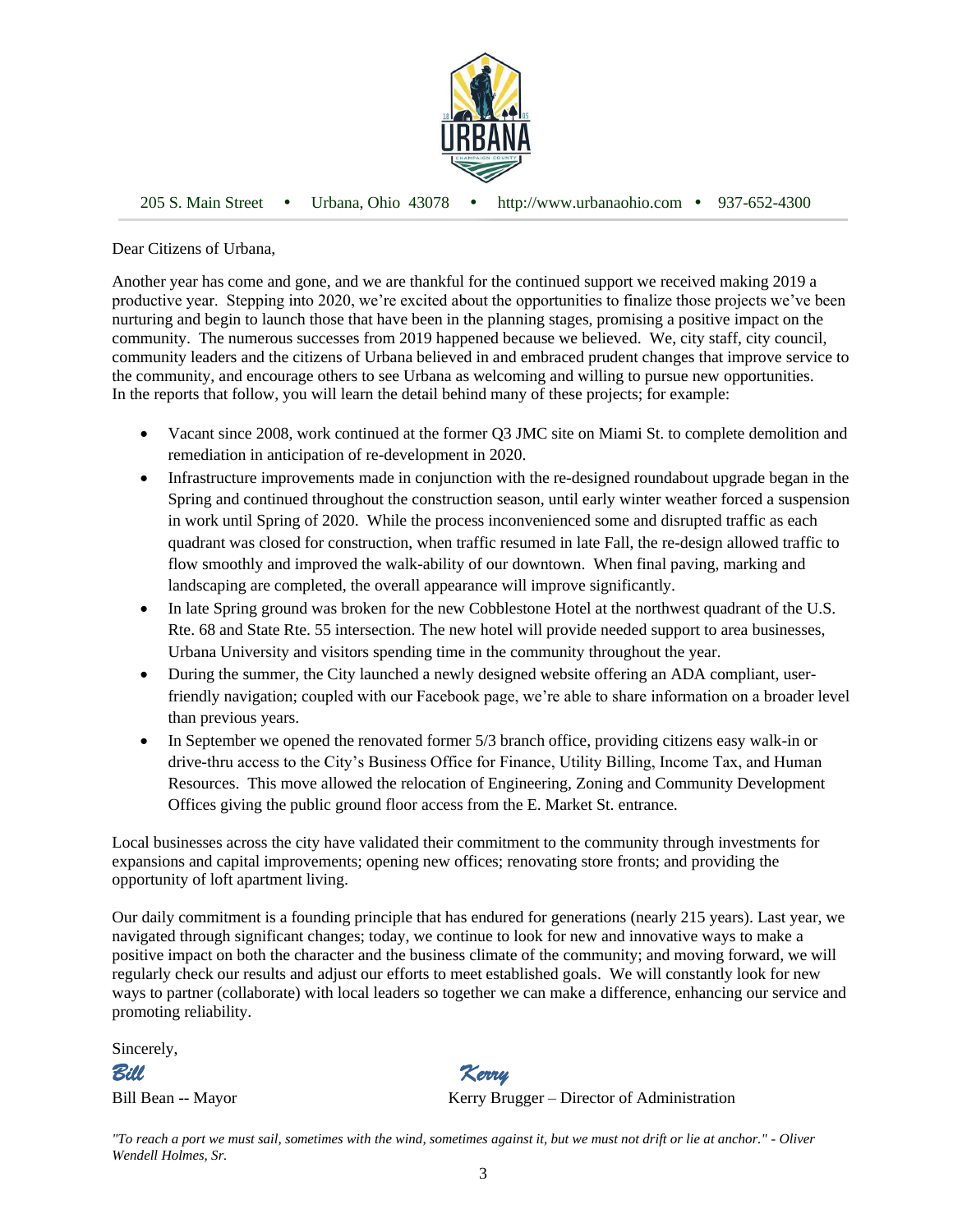# **AIRPORT GRIMES FIELD**

# **Major Events/Projects:**

# **Overview**

- Grimes Field is a general aviation airport located one mile north of Urbana, Ohio on US Route 68. Facilities include a 4,400' runway with full parallel taxiway. Operations are supported by a GPS approach with vertical guidance and AWOS III weather reporting. Grimes Field is owned by the City of Urbana, but the Airport is 100% self-supporting, receiving no money from the City's General Operating Fund. Grimes Field is managed by 1 full-time and 2 part-time associates.
- Grimes Field is included in the National Plan of Integrated Airport Systems and a member of the National Aviation Heritage Area.
- Grimes Field is home to several on-airport businesses including:
	- o Miami Valley Hospital's Careflight
	- o Mad River Air Flight Instruction, Charter and Maintenance
	- o W & W Aviation Maintenance
	- o The Champaign Aviation Museum
	- o The Grimes Flying Lab Museum
	- o The Mid America Flight Museum of Texas ,"Restoration Wing"
	- o The Airport Café.
	- o Services include a General Aviation Terminal building, Fuel Sales, Hangar Rental, Flight Instruction, Charter Operations, and Aircraft Maintenance.
- Currently there are 64 aircraft based at Grimes Field.
- The Champaign Aviation Museum continues to 're-build' a B-17 bomber to flying condition. Approximately 75% of the parts are being built brand new from scratch, so they are actually building a new B-17.
- The Grimes Flying Lab Museum & Foundation preserves and maintains the legacy of Warren Grimes, who is widely considered the 'father of the modern aviation lighting industry'.
- The Mid America Flight Museum of Texas Restoration Facility currently is working on 2 projects, a 1929 Travel Air 6000 and a Stinson Model A Tri-Motor (The only existing one in the world).
- Grimes Field is the only airport in the United States with 3 museums on site

### **Economic Impact**

• Grimes Field, along with its related events has an economic impact equivalent to 56 full time jobs with an annual payroll of \$1,038,600, equaling \$3,407,500 in output. (data from ODOT aviation study)

# **2019 Summary**

- May Grimes Field hosted the "D-Day Doll", a Douglas C-53 Skytrooper Aircraft of the Commemorative Air Force Inland Empire Wing in California. This particular aircraft made 3 trips into Normandy, and was returning to Europe to join many other historic aircraft in recreating the events of WWII. As she crossed the United States to return to Europe she spent several days here at Grimes.
- May Walter & Lewis Funeral Homes held First Responder Appreciation Day.
- June Grimes hosted several C-47 Aircraft in conjunction with the National Museum of the United States Air Force celebratory activities.
- July Grimes hosted the annual July  $4<sup>th</sup>$  celebration The Rotary's Chicken Dinner was again very popular. The Arts Council presented the Mack MacKensie Band. The evening again ended with excellent fireworks presented by the Rotary Club.
- Champaign Aviation Museum completed construction of their 60' X 100' addition on the north side of building. This will be used as workshop and storage space, freeing up valuable floor space.
- Completed construction of an additional building of T-Hangars for storage of 10 aircraft this project originally started in 2016.
- In August, MERFI, the Mid Eastern Regional Fly-In held its 52nd annual Fly-In 'Wings & Wheels'. MERFI is one of the longest running Fly-Ins held in the United States. Approximately 55 cars were onhand for the car show, and  $150+$  aircraft.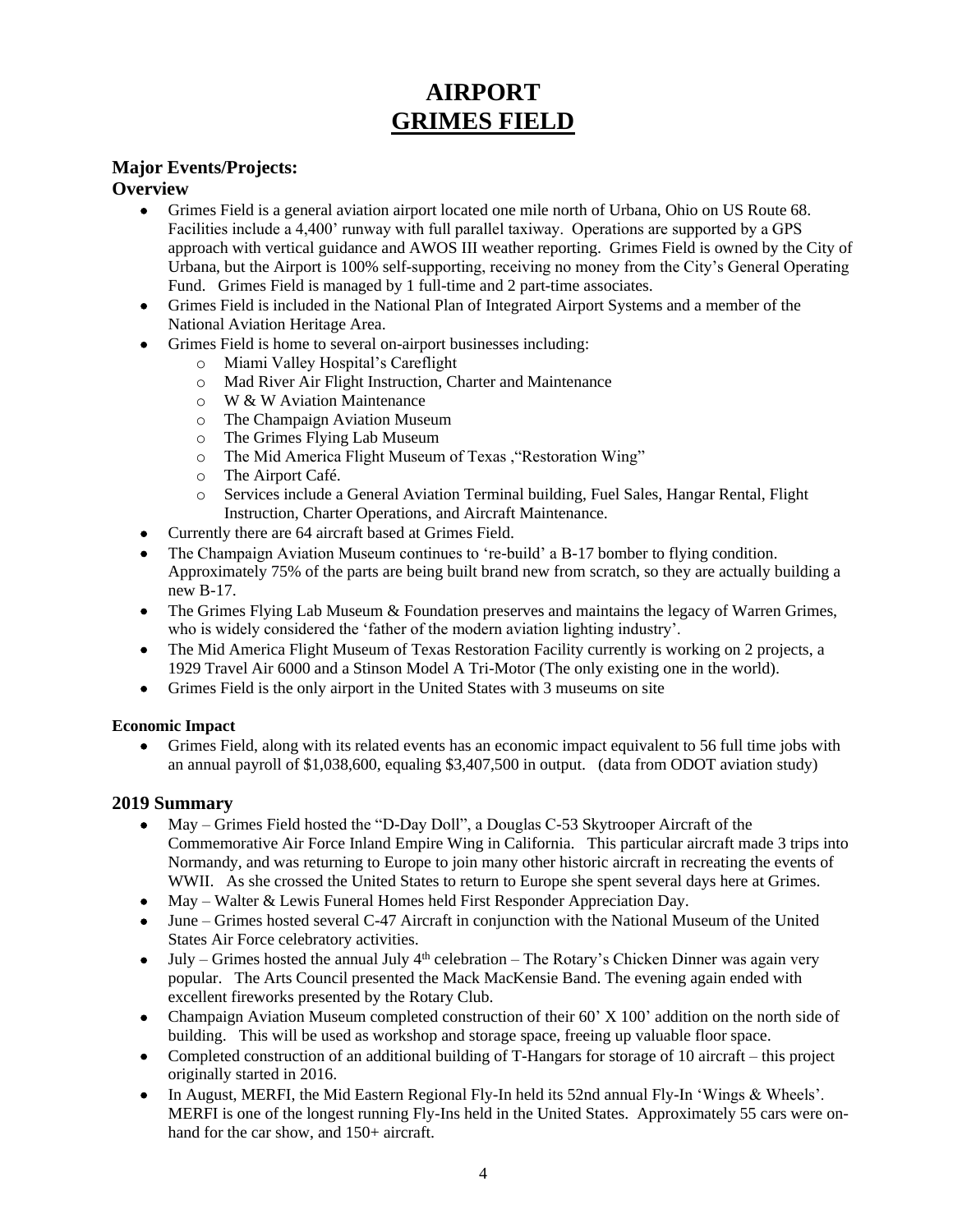• October  $4<sup>th</sup>$  &  $5<sup>th</sup>$ , the Champaign County Balloon Festival was held. High winds prevented launching the balloons on Friday, but Saturday Mother Nature cooperated, and all the balloons launched.

# **2020 Planned Events:**

- EAA Chapter 421 Young Eagles Day (date TBA)
- Grimes Flying Lab Annual Fish Fry (date TBA)
- May  $8<sup>th</sup>$  Remembering The official end of WWII in Europe
- May  $16<sup>th</sup>$  Champaign Aviation Museum Gala with Col Mark Tillman (ret)
- May  $25<sup>th</sup>$  Walter & Lewis Funeral Home 'First Responder's Appreciation Day'
- June  $13<sup>th</sup>$  Champaign County Pilots Association (CCPA) Annual Pancake Breakfast
- June  $29^{th}$  &  $30^{th}$  Ageless Aviation Dream Foundation Rides for Veterans
- July 4<sup>th</sup> Independence Day Celebration, Firecracker Auto Show, Rotary Chicken Dinner, Arts Council Live Entertainment (Shifferly Road Band), Rotary Fireworks
- July  $16^{th}$  thru  $20^{th}$  Vietnam Wall on site
- July  $18^{th} \& 19^{th} \text{Vietnam Military Approxation Day}$
- August  $15<sup>th</sup> Mid Eastern Regional Fly-in Wings and Wheels Cruise-In$
- Sept  $11<sup>th</sup>$  &  $12<sup>th</sup>$  Champaign County Hot Air Balloon Festival (Events are weather dependent and subject to change)

# **CEMETERY**

Formally dedicated on July 19, 1856, Oak Dale Cemetery, originally named Greenwood Cemetery, is owned and operated by the City of Urbana. Oak Dale currently has more than 23,000 memorials/headstones within its grounds; among those memorialized include, Col. William Ward, the founder of the City of Urbana, U.S. Frontiersman, Simon Kenton, the 13<sup>th</sup> Governor of Ohio, Joseph Vance, Sculptor John Quincy Adams Ward, and former U.S. Congressman, William Warnock.

#### **2019 Activity Summary:**

Along with assisting families with their pre-planning needs, the staff at Oak Dale Cemetery had the honor of serving 97 families in providing final burial or committal services for their loved ones. Additionally, our staff assisted with inquiries for burial and genealogy records. In an effort to enhance the beauty and reduce damage, fifteen (15) large dead trees were removed, with a new ones planted through the Memorial Tree program.

The Oak Dale Cemetery Board hosted four sessions of "A Walking History" of Oak Dale Cemetery on Saturday, October  $12<sup>th</sup>$ . Conducted by former Urbana resident, John Bry, an expert in historic cemeteries, the event attracted approximately 250 people to the cemetery. On Saturday, December 14th, staff assisted the DAR in their 2<sup>nd</sup> "Wreaths Across America" event, laying balsam Christmas Wreaths on approximately 567 graves of our nearly 1700 military veterans (including 6 Revolutionary War soldiers and the first Champaign County casualty of the Civil War).

#### 215: Cemetery Operating Fund:

• Purpose - Cemetery operations

| $\circ$   | <b>Beginning Balance:</b>  | \$8,821.17    |
|-----------|----------------------------|---------------|
| $\bigcap$ | Revenue                    | 121,100.58    |
| $\Omega$  | General Fund Subsidy       | 39,000.00     |
| $\circ$   | Expense                    | $-163,169.00$ |
| $\circ$   | <b>Ending Fund Balance</b> | \$5.752.75    |

### 805: Cemetery Trust Fund:

- Purpose Accounts for the earnings and care of various trust accounts.
	- o Beginning Balance: \$ 10,683.37
	- o Revenue 1,334.98
	- o Ending Fund Balance \$ 12,018.35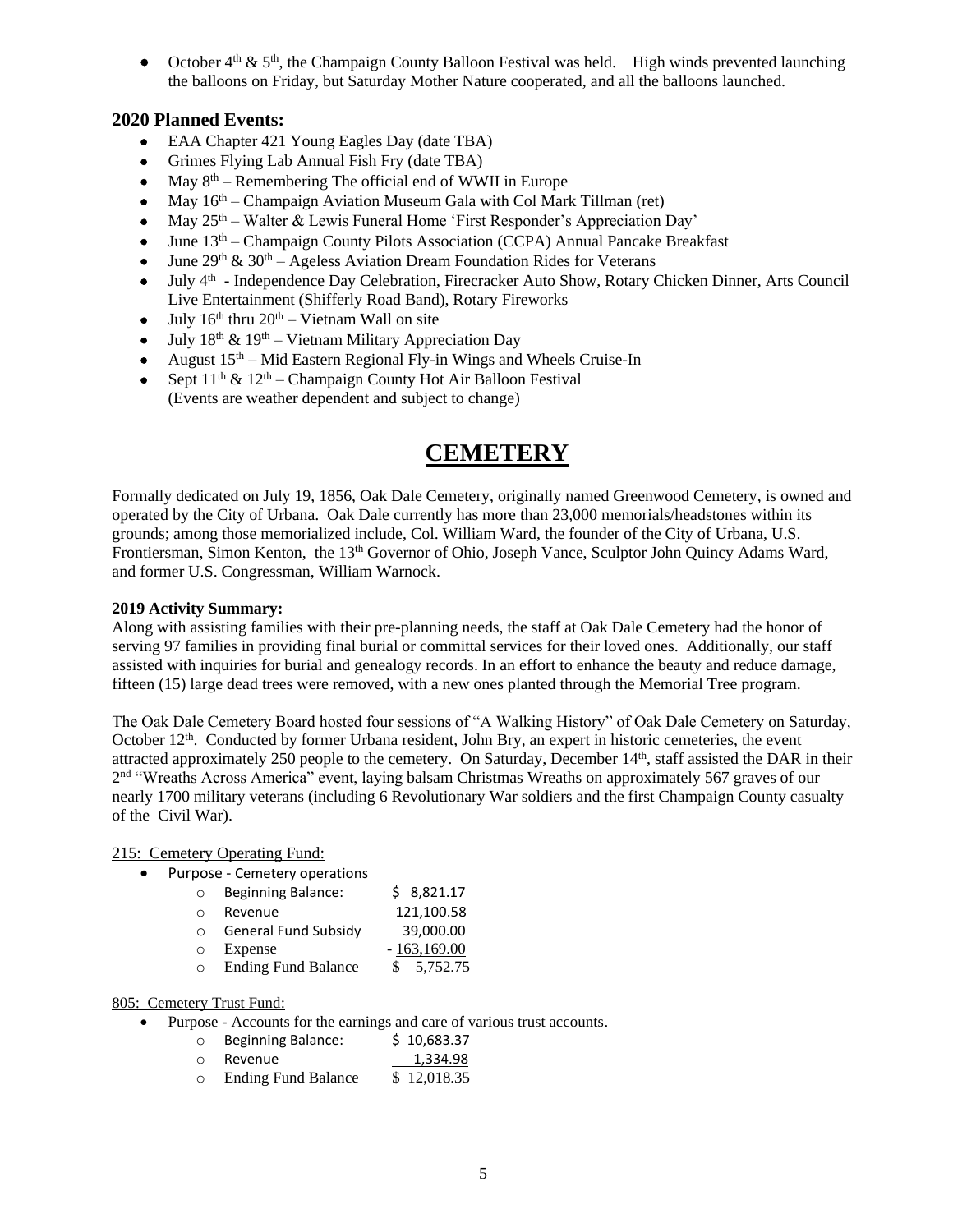#### 835: Cemetery Mausoleum Trust:

| $\circ$ | <b>Beginning Balance:</b>  | \$12,144.09  |
|---------|----------------------------|--------------|
| O       | Revenue                    | 41.273.00    |
| $\circ$ | Expense                    | $-46,325.00$ |
| O       | <b>Ending Fund Balance</b> | \$7.092.09   |

#### 850: Cemetery Trust Principle:

- Purpose Funds donated for perpetual care
	- o Balance: \$ 88,381.62

#### 840:Cemetery Improvement Trust:

• Purpose - Funds donated for capital improvements & purchases, or donor specified projects

| Beginning Balance:<br>$\circ$ | \$2,000.00 |
|-------------------------------|------------|
|-------------------------------|------------|

- o Revenue: 456.00
- o Expense: 0
- o Ending Fund Balance: \$ 2,456.00

#### 2019 Operating Totals:

- o Burials 97
- o Saturday Burials 15
- o Graves sold 98 (including 72 for the upcoming sanitary sewer project)
- $\circ$  Mausoleum Niches Sold 11 (6 in the Shepherd and 5 in the Legacy)
- 
- o Mausoleum Crypts Sold 7 (Legacy)

# **COMMUNITY DEVELOPMENT**

#### **Major Events/Projects:**

- Participated in several local planning efforts, including the Champaign County Roadway Safety Plan, Champaign County Comprehensive Plan, and the Champaign County Hazard Mitigation Plan.
- Facilitated discussions between local partners and DriveOhio and received council support to participate in DriveOhio's Autonomous Vehicle Pilot Program (AVPP). Planning meetings were held throughout 2019 with DriveOhio and numerous community partners.
- Secured nearly \$16,000.00 in Safety funding from ODOT to conduct a safety study of the existing bike trail crossings on Miami Street at the Depot and on North Main Street at the railroad crossing. No local match was required to conduct this study. This study identified short and long-term countermeasures that could be constructed to improve these bike trail crossings. Grant funding will need to be secured in order to implement the proposed countermeasures on Miami Street and North Main Street.
- Prepared and submitted a nomination form for Ohio EPA, DEFA through the WSRLA program for loan funding for the Phase 2 Water Main Replacement Program in March. As a result of this nomination, the Phase 2 Water Main Replacement Program was placed on the eligible project list by Ohio EPA, DEFA for loan funding. By utilizing DEFA's loan program vs. OWDA's market rate loan program, the city will save approximately 1.25% on the interest rate. This project will replace water mains on Scioto Street from Jefferson Avenue to Ames Avenue, including Ames Avenue, Finch Street, and Crescent Drive. Construction is slated to start in the summer of 2020 and continue in phases into 2021.
- Completed a corridor study of South High Street from Miami Street (US 36) to Lewis B. Moore Drive (SR 55). This nearly \$30,000 corridor study was paid for through LUC/Clark County TCC through ODOT's RTPO transportation planning program, and this study provided a design concept and estimate for future drainage, pedestrian, and bicycle improvements within this corridor.
- Secured grants totaling \$3,098,163.00 to improve South High Street within the City of Urbana between Miami Street (United States Route 36) and Lewis B. Moore Drive (State Route 55). ODOT awarded \$1,348,163.00 through the Small City Program, \$750,000.00 through the Transportation Alternatives Program; and \$1,000,000.00 through the Safety Program. These grant programs require local cash matches of either 5% or 10% depending on the program. In addition, the City of Urbana will need to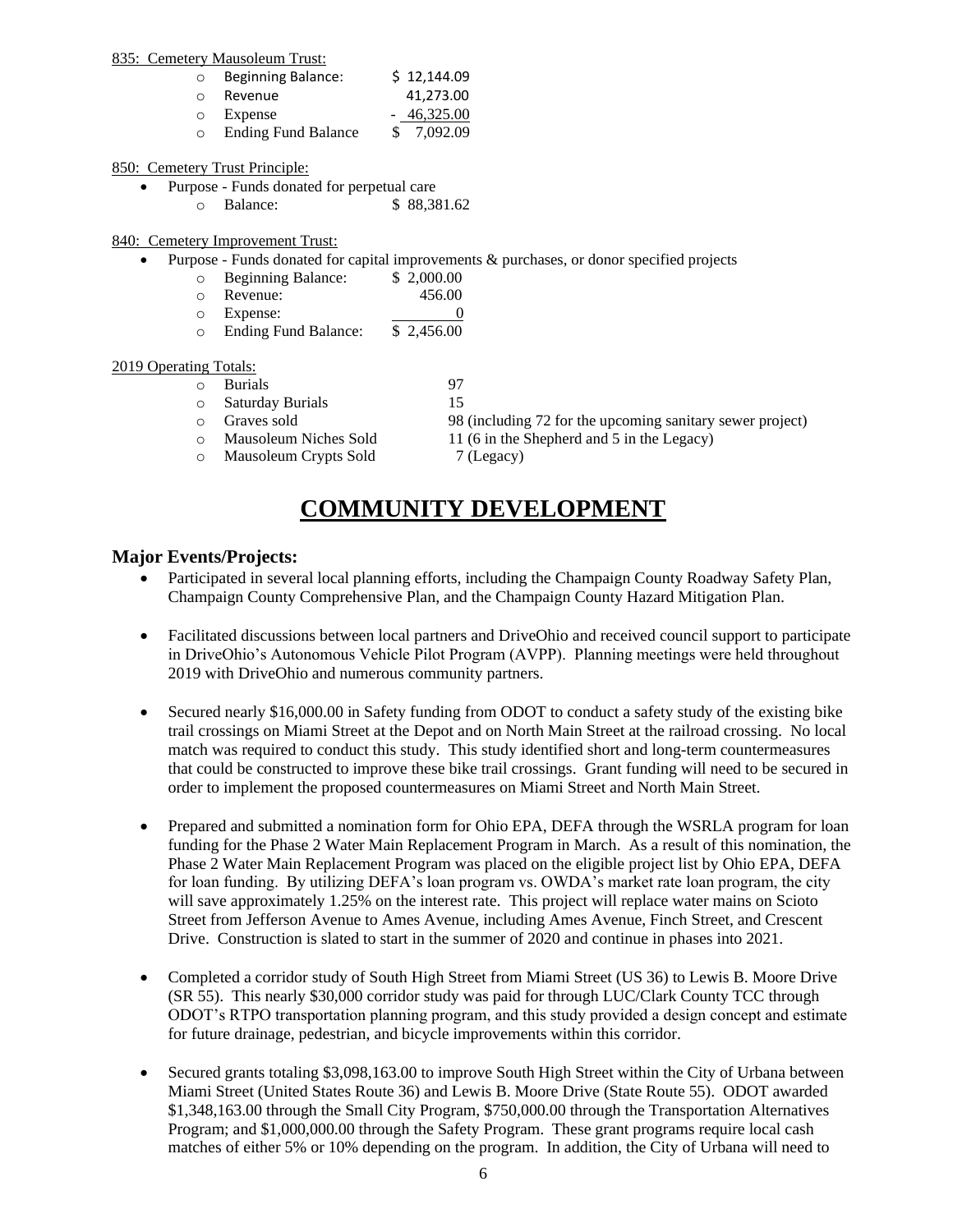secure an additional grant of approximately \$960,000.00 for new stormwater infrastructure on South High Street through the Ohio Public Works Commission in 2021. The total estimated construction cost to improve South High Street is \$4,320,000.00, and approximately 90% of the total construction cost is anticipated to be paid by state and federal grants. Construction is planned for calendar year 2023.

- Drafted and introduced a lodging tax with sponsorship by Councilman Patrick Thackery to replace the existing 3% lodging tax that was originally enacted in May of 2000. The previous lodging tax was replaced with a lodging tax that is codified within the Codified Ordinances of the city. In addition, the city took over collection of its 3% lodging tax vs. continued collection of this tax by the Champaign County Auditor. Furthermore, the replacement lodging tax broadened the types of transient stays that are subject to the tax. A total of 50% of the proceeds of the lodging tax will be remitted to the Champaign County Chamber and Visitors' Bureau as required by Ohio Revised Code.
- In partnership with the Champaign County Commissioners and their grant consultant, CDC of Ohio, the City of Urbana and Champaign County were awarded \$700,000.00 in federal grant funding (CDBG and HOME) through the Ohio Development Services Agency to fund the next two year cycle of the local CHIP program. Every two years since 1999, this program has been available to benefit our community. Locally \$300,000.00 of the \$700,000.00 budget is planned to be spent in Urbana. Within Urbana, a minimum of six (6), owner occupied housing units will benefit from home repair grant funds. In addition, a minimum of four (4), owner occupied housing units will benefit from home rehabilitation funds.
- Helped to establish and promote "Try the Transit Month" in Urbana and Champaign County during the month of June. During this promotion, thirty-five new riders utilized Champaign Transit System. These new passengers ranged in age from 2 to 86, and these trips originated in Urbana, St. Paris, North Lewisburg, and Mechanicsburg. Destinations included medical appointments, work locations, and shopping. According to the Champaign Transit System, approximately half of these new riders continue to ride on a regular basis.
- Continued to participate in local meetings of the Champaign County Public Transportation Coordination Planning Committee. Facilitated further conversations with Clark County TCC, Champaign Transit System (CTS), and Springfield City Area Transit (SCAT) to develop a transfer point in Springfield between the two public transportation systems. This transfer point was formally established in June of 2019, and this transfer point is the bus shelter at the corner of South Kensington Place and North High School Place near the Clark County Combined Health District and Springfield High School. This location is located on the SCAT Orange Line which runs an hourly route through the northeast side of Springfield. This route and all SCAT routes originate in downtown Springfield at the Market Square Bus Center and circulate throughout the city.
- Drafted and introduced legislation for a new \$5.00 vehicle permissive tax that was passed by Urbana City Council for all vehicles registered with the Ohio Bureau of Vehicles within the corporation limits of the City of Urbana. This new, city specific \$5.00 permissive tax fee will generate approximately \$57,195.00 per year for road maintenance and improvement citywide. This newly implemented vehicle permissive tax will be collected by the Ohio Bureau of Motor Vehicles starting January 1, 2021.
- Worked with a partnership specialist from the United States Census Bureau and numerous local partners to form the Champaign County Census 2020 Complete Count Committee. This committee will develop and implement community outreach efforts to improve the local response rate to the 2020 Census.
- Facilitated the public bid process for the Monument Square Roundabout Project, including the rebid process and the combination with the Urban Resurfacing project prior to the rebid. During construction, assisted with contract administration and public information efforts for the Monument Square Roundabout Project. Final completion for this project is slated for May of 2020.
- Continued work on the South Main Street Corridor Plan with assistance from Burton Planning Services, including stakeholder interviews and meetings, an online community survey, an analysis of existing conditions, and the development of plan related goals and objectives. A draft of this plan was released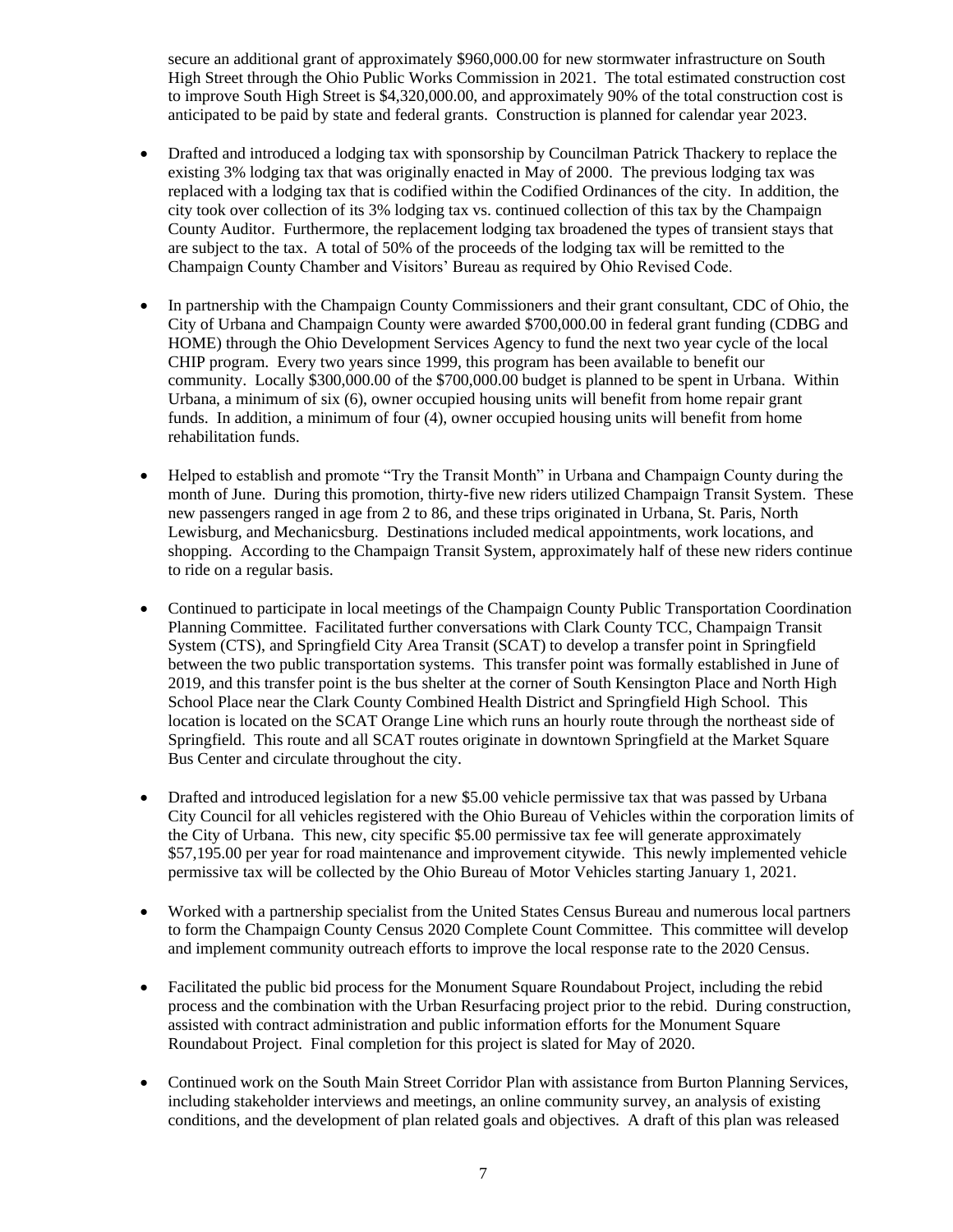in late 2019 with adoption of the final version of the plan anticipated to occur during the first quarter of 2020.

- In cooperation with the City Engineer, the Community Development Manager prepared and submitted a grant application to the ODOT Municipal Bridge Program for the West Court Street Bridge Replacement. The number of grant applications statewide exceeded the funds available, and grant funding was not awarded to the project. The city plans to update its application and reapply again in August of 2020.
- In partnership with the Urbana City School District and Flaherty and Collins, the listing process to place North Elementary and South Elementary on the National Register of Historic Places was completed. By listing these structures on the register, these buildings became eligible for state and federal historic tax credits. In late June, this project known as Legacy Place was awarded \$1,315,118.00 in state historic tax credits through the highly competitive Ohio Historic Preservation Tax Credit Program.
- Assisted the consultant that was hired by Flaherty and Collins, the developers of Legacy Place, with the passage of required resolutions of Urbana City Council and the Urbana City Board of Education for a grant application to the Affordable Housing Program of the Federal Home Loan Bank of Cincinnati. In addition, linked several community service partners with the developers and secured agreements with those partners in order to maximize the points that could be received for the AHP grant application. Grant awards for the Affordable Housing Program were announced in November, and the project was awarded a \$700,000.00 grant. This grant was the final piece of funding that had to be secured in order for the project to move forward. The developer anticipates that they will close on the project on or before April 30, 2020, and construction will commence soon after closing.
- Continued to work with the city's partners in the redevelopment efforts at the former Q3JMC site. The submittal of no further action (NFA) letters (one for the west side and one for the east side) are anticipated to occur in 2020. The transfer of the east side of the property to True Inspection Services, the city's development partner in this project, is anticipated to occur in the first quarter of 2020 which allow for redevelopment and construction work to begin on this portion of the site. Continued efforts are underway to bring redevelopment to the west side of the property.

# **ENGINEERING**

# **Major Projects Completed**

- Gwynne Street Bridge Repairs took place in early 2019. Sidewalk, curb and expansion joint concrete were repaired by Eagle Bridge Company for a total cost of \$65,256.00.
- The 2019 Sidewalk, Curb and Gutter program wrapped up in the first half of 2019, with Strawser Paving Company of Columbus being given \$38,276.18 worth of work on S. Kenton Street and the Miller Drive area. An amount of \$13,835.80 of that total was billed to property owners who chose to let the City do the work. Engineering Technician, Clay Miller, handled the inspection and oversight duties during this process.
- State Route 54 (South Jefferson Avenue/Patrick Avenue) was paved at the end of fall, 2018. However, A&B Asphalt came back to fix substantial segregation and smoothness issues present within the top course of asphalt before the final striping went down in early August.
- The 2018 Asphalt Program, partially carried over from 2018, was completed in August of 2019 due to the delay in the curb, gutter and sidewalk program. The contractor was A&B Asphalt, which paved Miller Drive, Rue St. Clair, Rue Royale, Rue St. Charles, a portion of Bon Air Drive and Anderson Drive.
- Columbia Gas honored the request to extend their project to Hill Street and further north up South Kenton Street. Their gas installations and final restorations were completed in August. Clay Miller worked with the restoration crew, marking and inspecting their work as they went.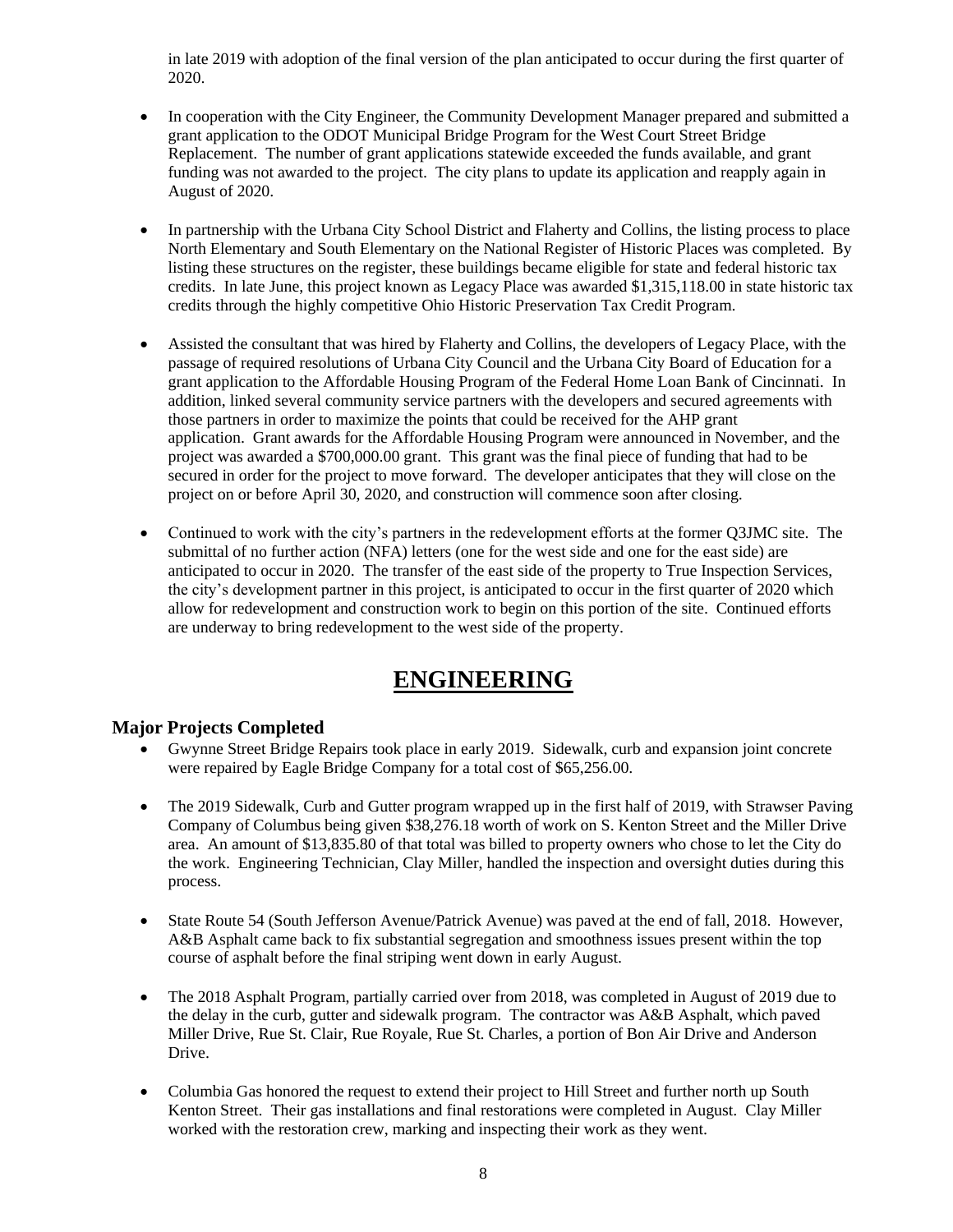- The Hill Street Improvements and 2019 Asphalt Program were awarded to J & J Schlaegel, Inc. The project installed a new storm system on Hill Street and brand new sidewalks, curbs, gutters and paving the full length of the street. The Water Reclamation Facility driveway (Phase 2) and S. Kenton Street (between Hill and Water) also received new pavement. The total cost to the City will be a few thousand dollars short of the bid price of \$548,851.78, to be paid from a combination of Capital, Stormwater and Sewer. Since a Columbia Gas emergency project delayed our contractor's ability to pave South Kenton Street between Market and Water, Columbia Gas has agreed to pave it in spring 2020 at their cost.
- 2019 Unit Price Concrete Work was awarded to McGuire Farm and Excavating. This was the first year for this contractor to participate in the program.

# **Major Ongoing Projects**

• The Monument Square Roundabout Improvements Project began in May 2019. The project aimed to upgrade Urbana's downtown roundabout to a modern roundabout, adding safety features to help slow down motorists and make pedestrians more visible. It also replaced a 100-year-old water system with new 12" water mains and service branches. R.B. Jergens was awarded the project at a price of \$1,808,913.09. The project stalled in early November due to weather just before being able to finish paving. Once warmer weather arrives in spring, the contractor will be made to finish paving and striping the project by the new deadline of May  $29<sup>th</sup>$ , 2020. True Inspection Services (local) provided construction inspection while the City Engineer, Tyler Bumbalough, functioned as the CPE (Construction Project Engineer) and the Director of Administration, Kerry Brugger, functioned as the PRC (Person in Responsible Charge). The City personnel act as primary decision makers and invoice/change order approval authorities in accordance with the state process. This took much more time than anticipated because of the complexity of the project. Engineer Technician, Clay Miller, took as-built GPS shots on the new water main and services as the job progressed.

#### **Sharing Our Vision for 2020 and Beyond**

- Engineering will finalize work on design for the Powell Avenue to Bon Air Drive Sanitary Sewer Extension Project, which will bid in early 2020. As part of the project, coordination with CT Communications, ODOT and the Champaign County Engineer's Office has been paramount. CT Communications was paid to move lines along the western side of S.R. 54 to make room for the City's new sewer main. They benefit by reducing to only one fiber line from the existing dual copper lines they currently have in place. ODOT and Champaign County both have to allow use of their right-ofway for this project to proceed. A lot of surveying, including soil test borings, and design work has been done so far. The project installs a new sewer main from the fairgrounds on Powell east to SR 54, north to Oak Dale cemetery, and again east to Bon Air Drive. This will relieve longstanding capacity issues for the Bon Air/Parmore developments and provide extra capacity for the future.
- Engineering learned in late August of 2019 that the S. High Street Improvements Project was awarded grant funding through ODOT's Small Cities Program, Highway Safety Program and Transportation Alternatives Program amounting to \$3,098,163. This project was borne of a \$30,000 feasibility study performed through LUC Regional Planning Commission and completed free of charge to the City. The project looks to install sidewalks, curbs, gutters, bicycle friendly treatments, storm line improvements and traffic calming features through the entire S. High Street corridor. Tyler Bumbalough, Doug Crabill and a representative from Urbana University presented a compelling project to ODOT in July. In order for this project to work out, we will still need to obtain one additional stormwater grant from OPWC. The project would be constructed in 2023. Scoping and consultant selection are among project work slated for early 2020.
- The County's two-year cycle for CDBG program funding came around again for application in late-April 2019. This time, the City was the only applicant for the money in Champaign County and will be awarded \$136,000 for a curb, gutter, ADA ramp and paving project along Freeman Avenue next year. The total project cost (whole length of Freeman) is estimated to be \$216,000. The City plans to apply for a similar CDBG project on neighboring Sara Street in the future.
- The Phase 2a Water Project now has an approved PTI (permit to install) water. Engineering is managing a design consultant contract for Choice One Engineering. Originally their contract included water main replacement design for Scioto Street (between Jefferson and the 29/36 split), Finch Street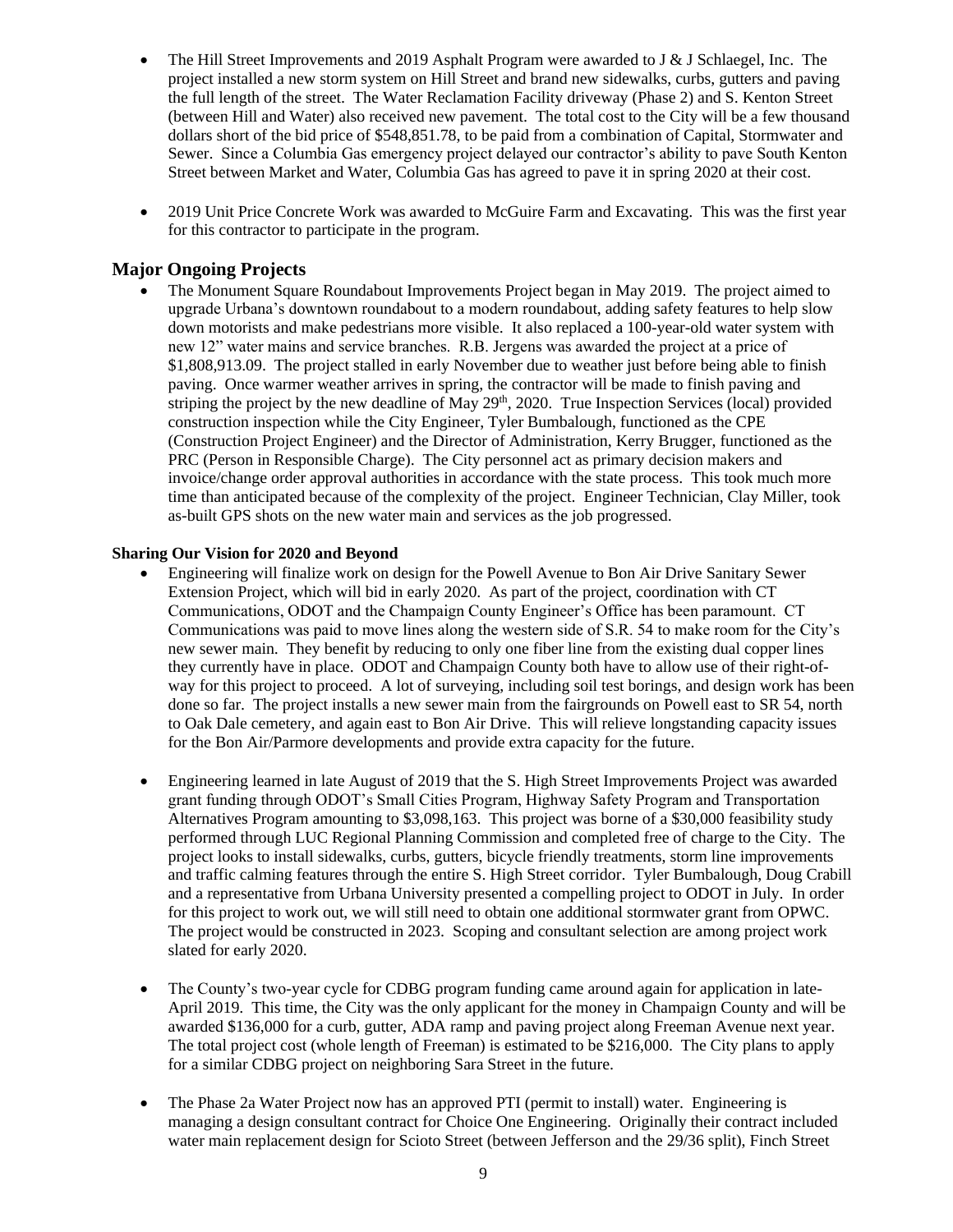(100-200 blocks), Crescent Drive and Ames Avenue. However, the sewer department has since learned that deterioration of sanitary sewer mains on Scioto Street is past the point of lining and will need replaced. This was added to Choice One's contract. A PTI for sewer is expected to be sent to the OEPA soon with hopes to bid the project in March 2020 for construction throughout the year and possibly into 2021.

- Bridge Inspections were completed for the final time in-house in November 2019. Since introduction of an 11th bridge (confined space) on W. Court Street, found in late 2018, Engineering became aware of a program for smaller municipalities to have their bridges inspected by an ODOT contract free of charge. Council approved that methodology and Urbana was added to ODOT's list beginning with inspections in 2020. This will free up about two weeks of time each year. Our 11 bridges, with the exception of the W. Court bridge (now posted at 45% of the legal load) remain in good to excellent condition; even though we tried and failed to acquire funding through ODOT in 2019 for its replacement, we will continue to pursue that option in 2020.
- The Sidewalk, Curb and Gutter Program will again take place in 2020, preceding streets pegged for paving or microsurfacing. Streets planned for in the coming year include East Lawn Avenue, East Water Street, Scioto Street, Ames Avenue and Finch Street.
- The 2020 Asphalt Paving Program will include the following streets with a budget of approximately \$500,000: Elm Street, Ann Street, Gwynne Street (western end), Mosgrove Street (western end), W. Light Street (western end), Elbert Street, Hitt Street, Cherry Lane and Freeman Avenue (separate CDBG project). In addition two alleys will be paved near the downtown as well as a small City parking lot next to Peoples Bank. Finally, the Water Reclamation Facility's third and final driveway paving phase will take place in 2020, paid for via the Sewer Fund.
- The 2020 Asphalt Maintenance Program includes two types of treatments this year, estimated to use about \$232,000 of the \$500,000 allotted above. The first is microsurfacing which should help give East Lawn Avenue and East Water Street another 10 years of life before repaving is necessary. The second is crack sealing which will span all or a portion of the following streets: Bloomfield Avenue, Fyffe Street, Main Street, N. Walnut Street, Lincoln Street, W. Powell Avenue, Phoenix Drive, E. Light Street, Laurel Oak Street, S. Walnut Street, College Street, Julia Street, Dellinger Road, Childrens Home Road, East Lawn Avenue, Wards Lane, E. Broadway Street, W. Broadway Street, E. Powell Avenue, Thompson Street, Johnson Drive, Railroad Street, E. Ward Street, N. Locust Street, N. Kenton Street, Lynn Street and possibly N. Jefferson Street.
- The PreK-8/U.S. 68 traffic signal was accepted in 2019. The City then, through LUC Regional Planning Commission, had it evaluated for possible adjustments based on concerns of long southbound left queues. The engineering firm came back with the recommendation of installing a protected left into the school site. The City has approached the school about a cost share of the estimated \$9,900 it will take to implement those changes.

#### **Miscellaneous Accomplishments**

- Engineer Technician, Clay Miller's main tasks during 2019 included finalizing and getting Council to adopt an ADA Transition Plan, inspections for right-of-way work and projects, collection of basemapping data for projects and management of the City's street patching list. Next year he will take on an even greater role in the Sidewalk, Curb and Gutter Program and looks to initiate in-house crack sealing, which will work in conjunction with the Public Works personnel to crack seal City parking lots and other low-speed or low-volume areas.
- Engineering completed inspections for fifty-eight (58) right-of-way permits issued.
- Clay periodically checked and logged City, Columbia Gas and homeowner right-of-way digs. In conjunction with the Nuisance Department, at least two (2) letters were sent to homeowners requiring the replacement of excavated sidewalk sections. Overall, approximately one hundred eight (108) nonproject related patches were tracked by Engineering when time permitted.
- Approximately one hundred thirty-eight (138) zoning permits, including site plans such as Cobblestone Hotel, were reviewed by Engineering before being approved by Zoning.
- Two (2) lot splits were approved by Engineering for zoning conformance before being approved at the County level.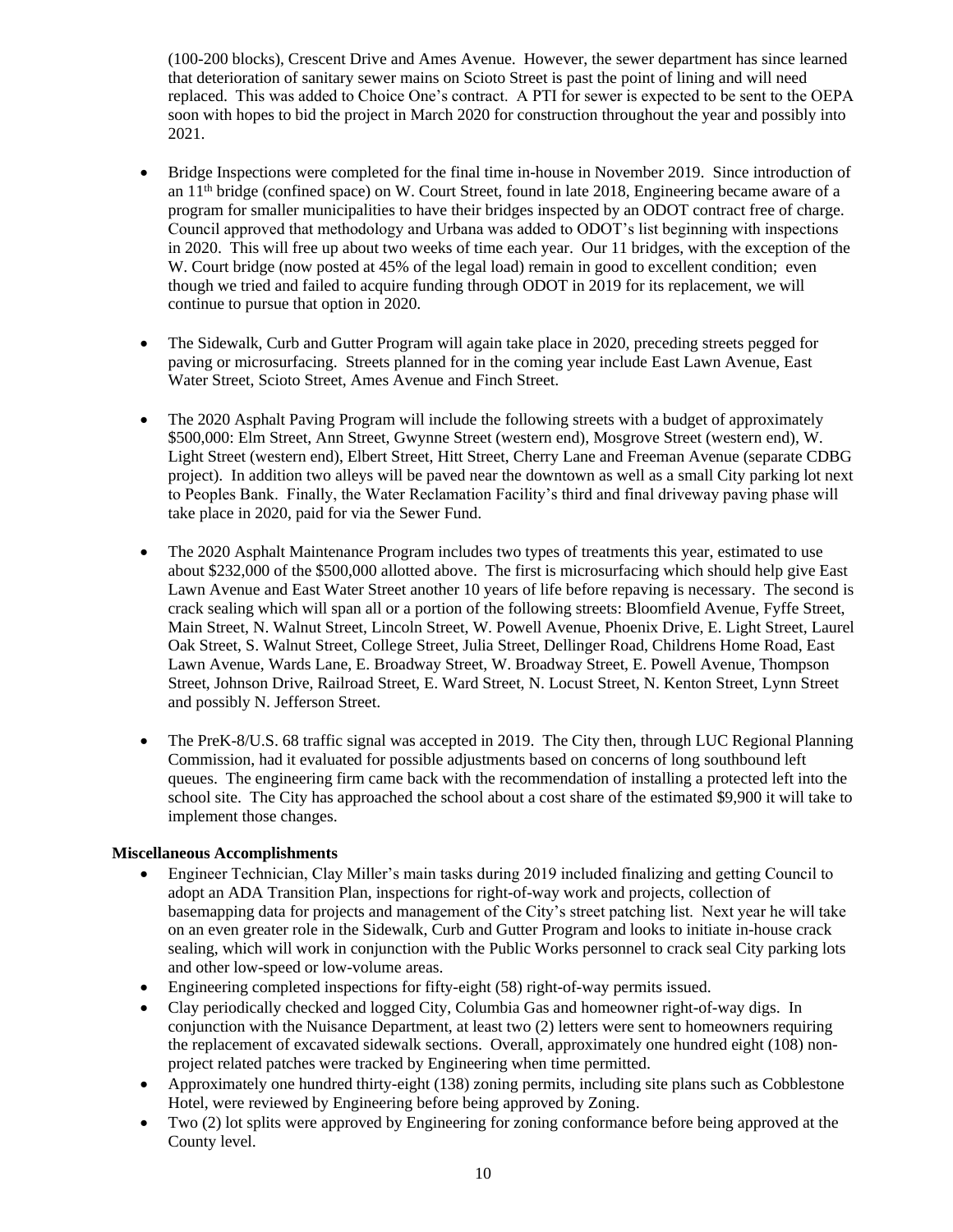- Eight (8) new addresses were issued.
- Engineering performed yearly bridge inspections (10 bridges) in the fall; an ODOT consultant assisted with the W. Court Street bridge earlier in the year.
- The Urbana Hilltop Disc Golf Course at Melvin Miller Park is still going strong and is ranked number 6 of over 150 courses in Ohio. The club hosted five tournaments in 2019. As part of an ODNR grant to the City (\$9,000), the club began construction of a beginner-friendly, handicap accessible, 9-hole course called the Urbana Valley Disc Golf Course (since the other is called the Urbana Hilltop Disc Golf Course). The course straddles the stream in the low-lying area between the skate park and the soccer fields. So far, baskets, trees and concrete tee pads are installed with signage yet to come.

# **FINANCE Utility Billing, Income Tax and Accounting**

# **Overview**

The Department of Finance is made up of Utility Billing, Income Tax and Accounting under direction of the Director of Finance. In September 2019, the Department of Finance along with the Human Resources Office moved to 225 S. Main Street. The new location allows for more customer parking and allows customers to utilize the drive thru window to make utility and income tax payments while remaining in their vehicle. Office hours are 8:00 a.m. – 4:30 p.m. Monday through Friday. Detailed information, frequently asked questions, forms, policies, procedures and rate schedules are available on the City of Urbana website at [www.urbanaohio.com.](http://www.urbanaohio.com/) Please visit individual department web pages for information specific to each area.

# **Utility Billing**

Utility Billing has an employee headcount of 1.75 FTE who are responsible for servicing approximately 4,600 utility customers each month. The office processes billings and provides customer service for water, sewer, stormwater, and recycling. Utility bill printing and mailing are currently outsourced to a third party processor. After registering, utility customers can view their bill online at the City of Urbana website.

Although the majority of customers still choose to pay their utility bill through the mail service or in person at the Utility Office window, the option to pay online or by telephone are gaining in popularity. 2019 marks the fourth full year that the City has offered credit card and online payments. This service has been welcomed by our customers as evidenced by the number of transactions.

| Year                | Number of Transactions | <b>Amount of Transactions</b> |
|---------------------|------------------------|-------------------------------|
| 2015 (partial year) | 1.651                  | \$123,256.71                  |
| 2016                | 4.710                  | \$351,202.67                  |
| 2017                | 5,963                  | \$474,095.75                  |
| 2018                | 7,537                  | \$601,820.87                  |
| 2019                | 9.224                  | \$708,665.76                  |

The following summarizes the Utility Billing Office activity in an average month:

- 4,600 utility customers billed
- 1,500 customers receive delinquent notices
- 250 customers receive shut off notices
- 30 customers have utility service disconnected

### **Income Tax**

The Income Tax office provides tax related services to individuals and businesses working and residing within the city limits, and is serviced by an employee headcount of 1 FTE. The income tax rate for the City of Urbana is 1.4%, and residents paying income tax to another municipality are eligible for a credit of up to 1%.

The Income Tax Office manages approximately 4,500 individual income tax accounts, 1,000 business tax accounts and 1,300 withholding accounts

The General Fund receives 1% of the income tax and the Police and Fire Income Tax Fund receives .4%. By City Charter, each fund is required to use 75% of tax revenue for operating expenses and the remaining 25% earmarked for capital improvement.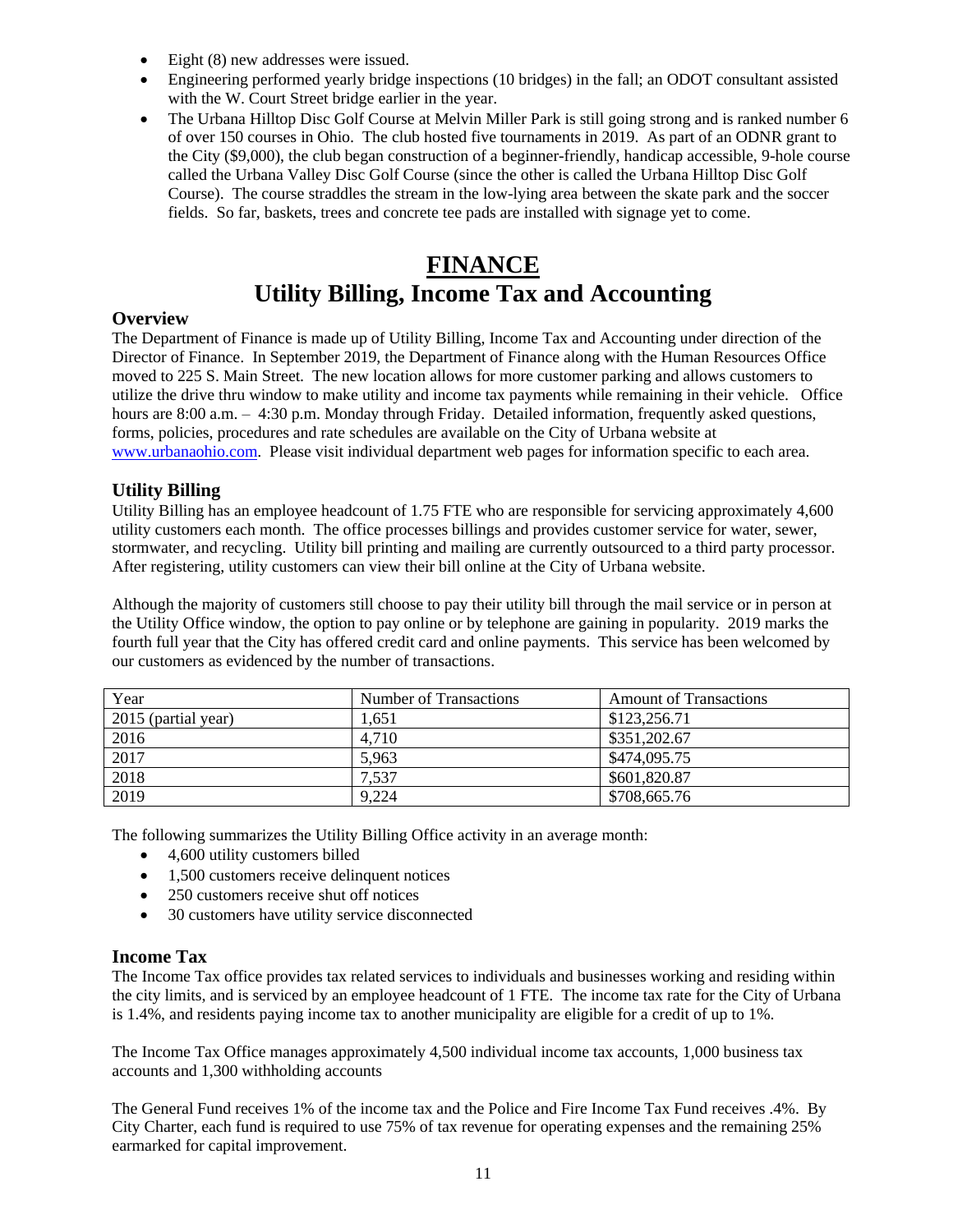Income tax revenue generates approximately 50% of the total revenue in the general fund. The following is a breakdown of the city's income tax revenues by source:

- 73% Withholding Income Tax Employer withholds tax from employee wages and submits to the city on a monthly or quarterly basis.
- 22% Business Income Tax Businesses located in the city or doing business in the city are required to file an annual tax return and pay city income tax on their net profit.
- 5% Individual Income Tax Receipts from residents' filing an annual tax return with the city and paying the tax balance due (i.e. employer not withholding Urbana income tax).

City of Urbana residents are required each year to file a timely income tax return. Each year approximately 1,000 income tax returns are not filed timely.

### **Accounting**

The Accounting office has an employee headcount of 3 FTE including the Director of Finance. The office prepares an annual budget, based on a fiscal calendar year, which includes operating revenues and expenditures and capital expenditures. An average of 2,500 checks is issued annually for authorized disbursements.

The Accounting office oversees the collection of all incoming revenues, the disbursement of authorized funds, the investment of available funds and the issuance of authorized debt instruments. They are accountable to lead and oversee the annual city audit.

The following charts provide expenses by department and type of expense for the originally appropriated budget for calendar year 2019.

| <b>City of Urbana</b>                       |                    |             |
|---------------------------------------------|--------------------|-------------|
| <b>General Fund Budget by Expense Type</b>  | <b>FY19 Budget</b> | % of Budget |
|                                             |                    |             |
| <b>Salaries</b>                             | 3,578,675          | 54.2%       |
| Pension                                     | 695,276            | 10.5%       |
| Medical & Life Insurance & Medicare         | 952,481            | 14.4%       |
| <b>Worker's Compensation</b>                | 92,664             | 1.4%        |
| Travel & Training                           | 39,000             | 0.6%        |
| Utilities                                   | 180,000            | 2.7%        |
| <b>Professional Services</b>                | 210,000            | 3.2%        |
| Equipment & Building Maintenance            | 249,050            | 3.8%        |
| Miscellaneous                               | 87,000             | 1.3%        |
| Insurance                                   | 84,000             | 1.3%        |
| Printing, Advertising, Memberships, Postage | 170,415            | 2.6%        |
| <b>Supplies</b>                             | 83,500             | 1.3%        |
| Gas & Oil                                   | 55,600             | $0.8\%$     |
| <b>Subsidies</b>                            | 129,000            | 2.0%        |
| <b>Grand Total</b>                          | 6,606,661          |             |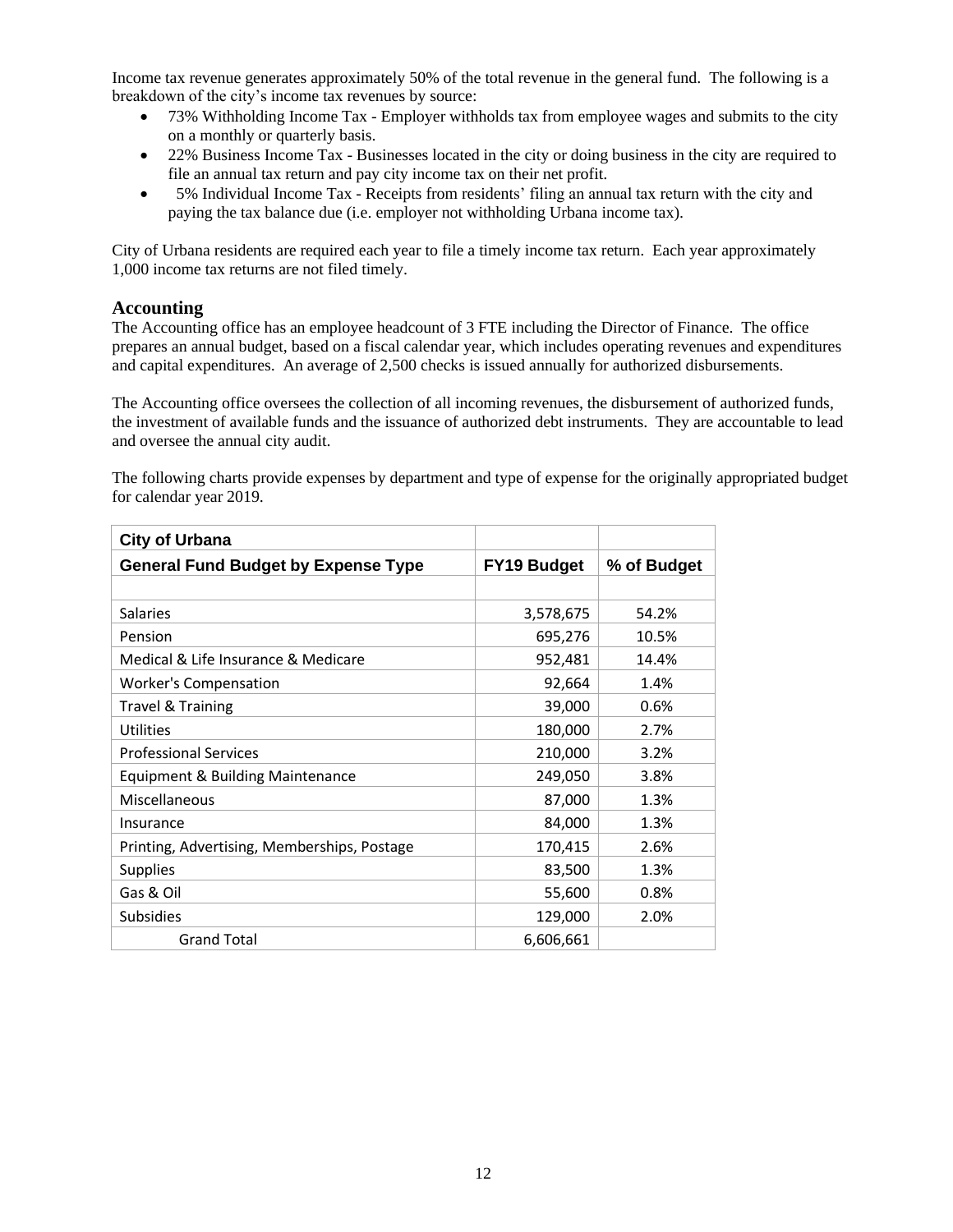| <b>City of Urbana</b>                    |                    |             |
|------------------------------------------|--------------------|-------------|
| <b>General Fund Budget by Department</b> | <b>FY19 Budget</b> | % of Budget |
|                                          |                    |             |
| <b>City Council</b>                      | 92,390             | 1.4%        |
| Code Enforcement                         | 203,330            | 3.1%        |
| Engineering                              | 228,095            | 3.5%        |
| Finance - All Departments                | 484,936            | 7.3%        |
| Fire/Ambulance                           | 1,913,075          | 29.0%       |
| Law Department                           | 204,015            | 3.1%        |
| Mayor/Administration                     | 289,320            | 4.4%        |
| Misc. Non-Departmental                   | 452,275            | 6.8%        |
| Mulch/Compost                            | 24,125             | 0.4%        |
| <b>Municipal Court</b>                   | 712,225            | 10.8%       |
| Parks & Recreation - All Departments     | 280,705            | 4.2%        |
| Police                                   | 1,568,850          | 23.7%       |
| Public Works & Property                  | 153,320            | 2.3%        |
| <b>Grand Total</b>                       | 6,606,661          |             |

The following chart provides a revenue breakdown by type of revenue for the 2019 original tax revenue budget.

# **City of Urbana - General Fund Tax Revenue Budget**

|                              | 2019          | $%$ of        |                                                      |
|------------------------------|---------------|---------------|------------------------------------------------------|
|                              | <b>Budget</b> | <b>Budget</b> | <b>Explanation</b>                                   |
| Local Taxes                  | 516,300       | 7.8%          | Real estate taxes                                    |
| State-Shared Taxes           | 240,000       | 3.6%          | Local government - county                            |
| Intergovernmental            | 110,000       | 1.7%          | Local government - state, County court reimbursement |
| <b>Recreation Collection</b> | 0             | 0.0%          | Park & recreation revenue                            |
| Pool collections             | 59,500        | 0.9%          | Pool admissions, rentals, sales                      |
| <b>Charges for Services</b>  | 998,500       | 15.1%         | Ambulance, cable tv, township contracts              |
| Licenses & Permits           | 18,250        | 0.3%          | Code/zoning permits                                  |
| <b>Court Collections</b>     | 443,850       | 6.7%          | Fines and fees associated with Municipal Court       |
| <b>Miscellaneous</b>         | 154,000       | 2.3%          | Interest revenue, mulch revenue                      |
| Reimbursements               | 712,000       | 10.8%         | Reimburse general fund use of resources              |
| Municipal Income Tax         | 3,354,750     | 50.8%         | Municipal income tax revenue                         |
| <b>Total Revenue</b>         | 6,607,150     |               |                                                      |

# **FIRE & EMS**

The Urbana Fire Division is a 24/7/365 organization that fights fires and saves lives under the direction of the fire chief. At full manpower, the on-duty staff consists of one captain (shift officer) and six firefighters. The captain is responsible for the daily operations of the shift. The fire division's minimum manpower is five a day and in addition to serving the City of Urbana the division is contracted to provide services to Urbana and parts of Concord and Salem Townships. It is estimated that the division serves 16,000 people and covers 90 square miles of territory.

**Mission:** The Urbana Fire Division's mission is to develop a scalable framework that promotes excellence in fighting fires and saving lives, ensures the cultivation of intellectual and organization profitability, maximizes individual and organizational performance, and promotes continual individual and organizational growth.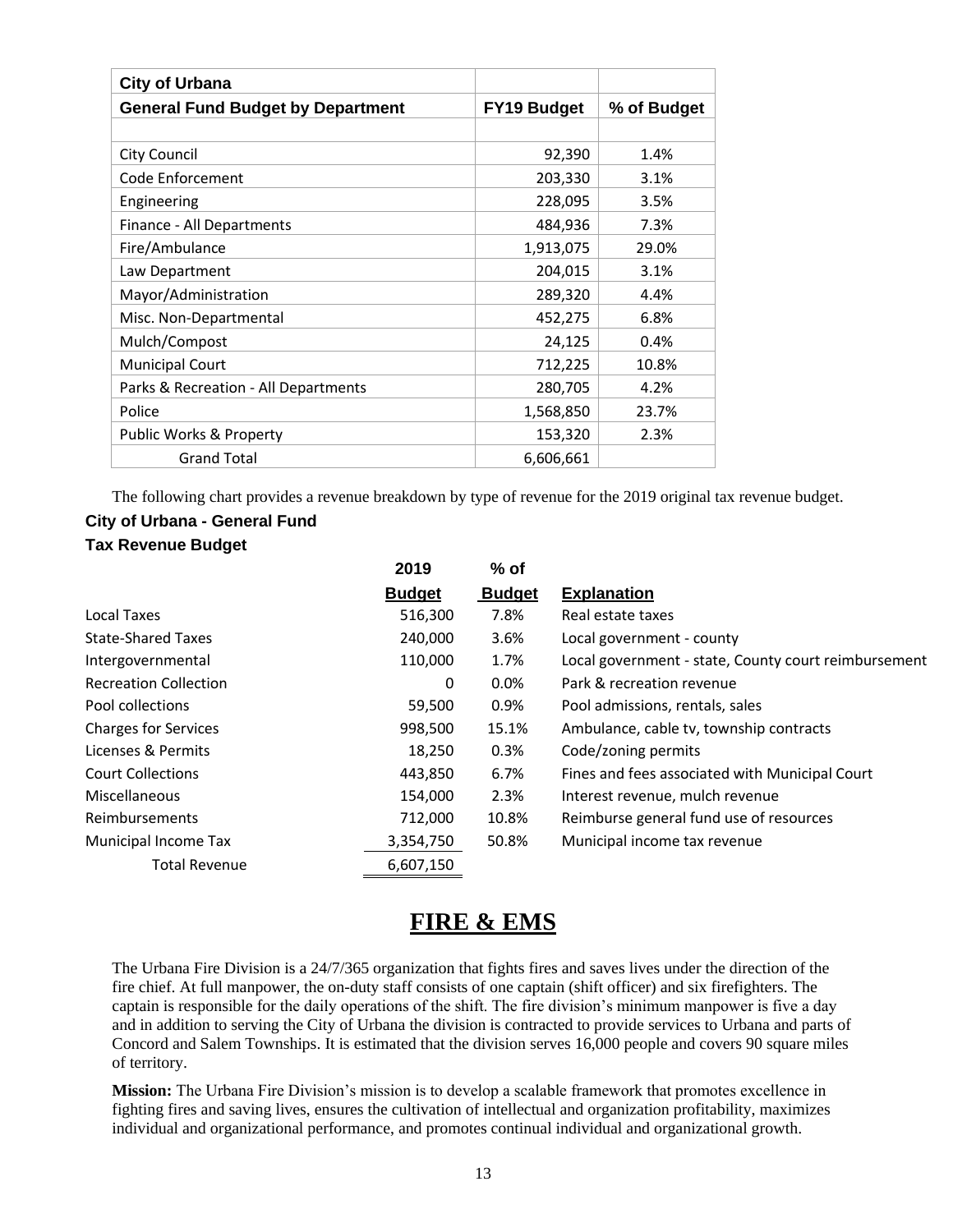#### **Summary**

The Urbana Fire Division continues to be steadfast in accomplishing its strategic plan. The foundation of the plan consists of its personnel, equipment and operations. These variables are complexly entwined and have equal value, which collectively create synergy towards meeting organizational goals.

Additionally, the division is helping the townships it serves create a three-step strategic plan. The plan's first step is to create a service fee calculator (SFC) that is easily understood, along with being applied fairly and consistently to each township. The second and third steps of the plan are a work in progress. The steps will eventually define and assign value to the SFC and allow the townships to have a voice and more ownership in accomplishing their EMS and fire needs. In December Urbana Township signed on to the first step, Salem and Concord will be asked to do the same as their contracts expire in 2020.

The division continues to be a responsible steward of the funds provided by the taxpayer. That is why since 2002 the division has been awarded more than \$1,000,000 in grants at a cost of just over \$50,000 to the division. Additionally, the division strives to create value in what services it provides. A major step in that direction is helping Mercy Health obtain a grant from the Department of Health for a community paramedic for the Champaign County community.

The division cannot be a standalone identity and must work with its community partners: this year helping County Dispatch upgrade their radio and computer system; collectively working with the EMA and county departments in obtaining a radio grant from the State Fire Marshal; and collaborating with Box 13 to become a standalone volunteer organization that helps the Champaign County community.

#### **Personnel**

This year, Assistant Fire Chief Jeff Asper retired, and the division is in the process of replacing him. Additionally, the division hired four new firefighters to replace vacancies that were created throughout the year. The division continues to work toward its organizational goal of providing pathways and opportunities for its personnel, which includes standardizing crew training and defining expectations of each crew. In 2020 the division logged 10,500 hours of training, equaling over 456 hours per member; the following personnel received certifications:

- Captain Croker: Fire Officer III and Fire Investigation Technician
- Firefighters Joyce and Wolf: Fire Officer I
- Firefighters Crain and Hester: Certified Fire Safety Inspector
- Firefighters Crain and J. Jones: Certified CPR Instructor

#### **Equipment**

At the start of the year the division owned 11 frontline vehicles with a maximum of seven and minimum of five personnel a day to man them. The division reduced its fleet by two and continues to evaluate the needs vs risks of having and maintaining its fleet. During the year the division sold or repurposed equipment it did not use and created a vehicle rotation plan for EMS, fire and staff vehicles. EMS vehicles will have a 15-year life; five as front line, five as second out and five as back up. The Division's fire vehicles will have a 20-year lifespan and command vehicles nine, with the purchase of a staff vehicle every three and half years.

Grants have allowed the division to better serve the community and for its personnel to become more productive and efficient. Grants awarded include over \$125,000 for EKG and mechanical CPR devices, \$49,000 for MARCS radios, \$8,000 for fire gloves and hoods, and \$3,000 for EMS training equipment and report software. Additionally, the division recently developed a rescue trailer that will allow the division to respond to off road accidents that includes water rescues. In 2019 there were five water rescues throughout the county.

#### **Operations**

The division responded to over 2,800 incidents in 2019, which is often accomplished with the minimum of five personnel. Minimum staffing of vehicles is two on EMS and three on fire. With limited backup, the division assigned its shift captains to a standalone command vehicle called a battalion. The battalion allows for a command presence on every incident and the ability to scale up and often make life or death decisions 24/7/365 at a moment's notice. Additionally, the division separated its operations into three areas and assigned an area to each shift captain; Captain Croker oversees EMS and IT, Captain Beverly rescue and maintenance, and Captain Countryman fire and clothing.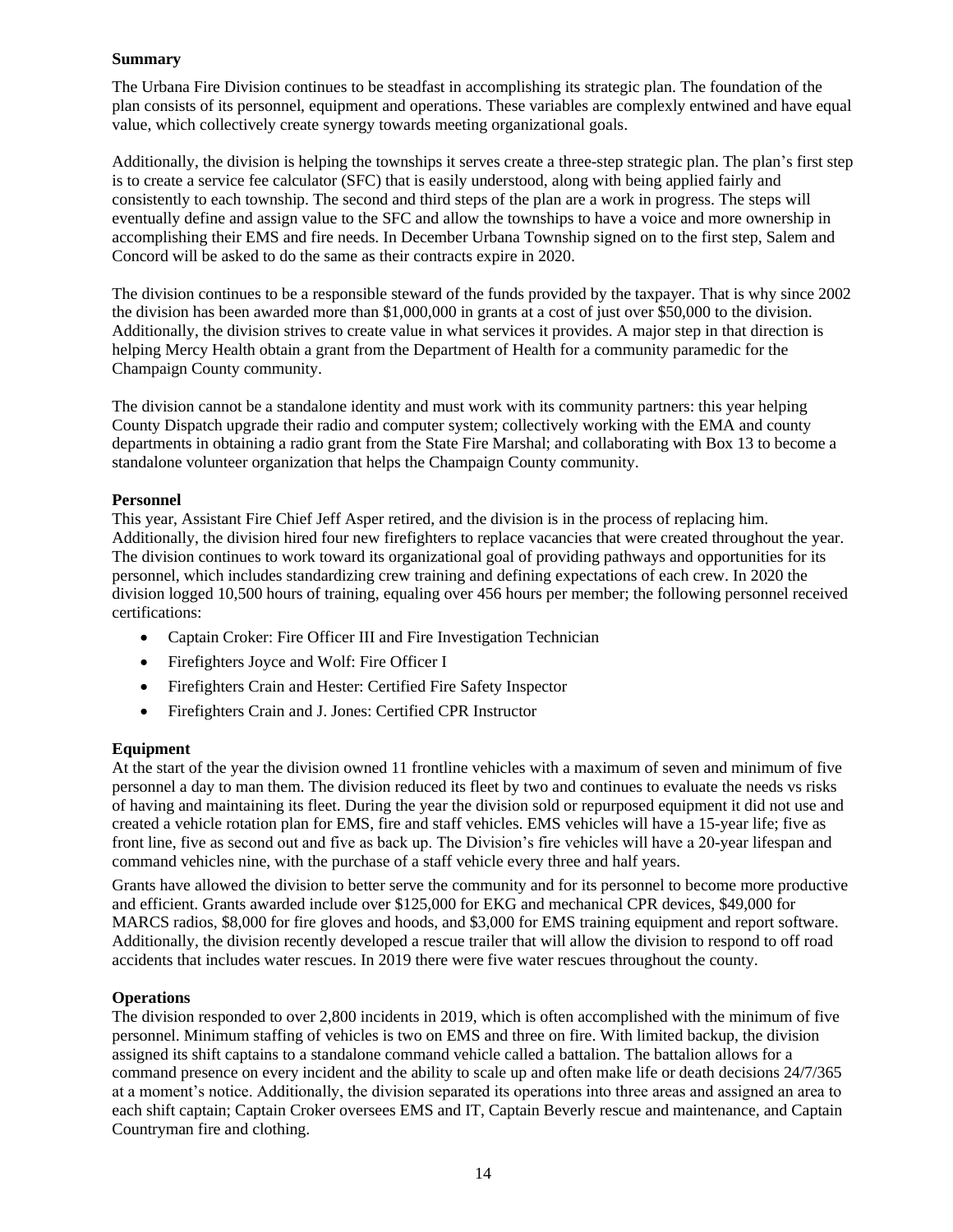EMS incidents typically take around 30 minutes to complete and fire 15 minutes. Both types of incidents can go over an hour in some cases. The on-duty battalion is constantly managing their resources since an EMS incident alone can tremendously affect operational capabilities. Ultimately the division seeks to improve on its ability to scale up and to take a second run. The division continues to work on its capacity to diversify, expand and grow to allow it to have the appropriate measures in fighting fires and saving lives.

### **Major Highlights**

- Firefighter Michael Drake was awarded Firefighter of the Year
- Firefighter DeCola and Flora were awarded the Live Saving Medal
- Firefighters C. Jones, Wolf, Nitchman, DeCola, Flora, Hester and Drake were awarded Unit Commendations ribbons
- The Fire Division reduced its ISO rating from a 4 to a  $3/3X$
- Updated the County Fair's operations plan
- Placed the live fire training grounds in service
- Hosted coffee with council
- Provided a safety magic show at the schools
- Provided 35 external fire safety programs
- Brought in more than an estimated \$450,000 in EMS billing
- Provided more than 80 hours of in-house vehicle maintenance
- Retired and sold more than \$6.000 of equipment on Govdeals
- Installed 46 car seats to families not able to afford them through grant money from the Champaign County Health Department
- Issued more than 30 CPR cards
- Conducted over 50 fire inspections
- Partnered to developed five emergency operation plans with local businesses and government agencies

### **Emergency Operations Statistics**

### **Division**

Table 1 represents a historical operation summary of the division. 1992 is the last time the division increased manpower. Since 1992 the division has had over a 50% increase in incidents. However, the population of the community the division serves has relatively stayed the same. In 2019, Urbana Fire Division received mutual aid more than the division helped others. The Fire Division asked for and received mutual aid 81 times and provided mutual aid 71 times.

| <b>Incident Type</b> | 1992 | <b>2000</b> | <b>2010</b> | 2019 |
|----------------------|------|-------------|-------------|------|
| <b>EMS</b> Runs      | 1431 | 1564        | 1885        | 2349 |
| Motor Vehicle Acc.   | N/A  | 145         | 148         | 141  |
| Fire Runs            | 396  | 418         | 515         | 373  |
| <b>Total Runs</b>    | 1827 | 2.12.7      | 2548        | 2863 |

**Table 1: Historic Operational Summary for the Urbana Fire Division**

Table 2 represents a detailed operational summary for 2019. Of the 2,349 EMS incidents; 1,661 were transports, representing over a 70% transport rate. It should also be noted that the division becomes limited as more than one run is in progress. Meaning if there are still personnel on station they will respond to the incident, but may not have the capacity to resolve it.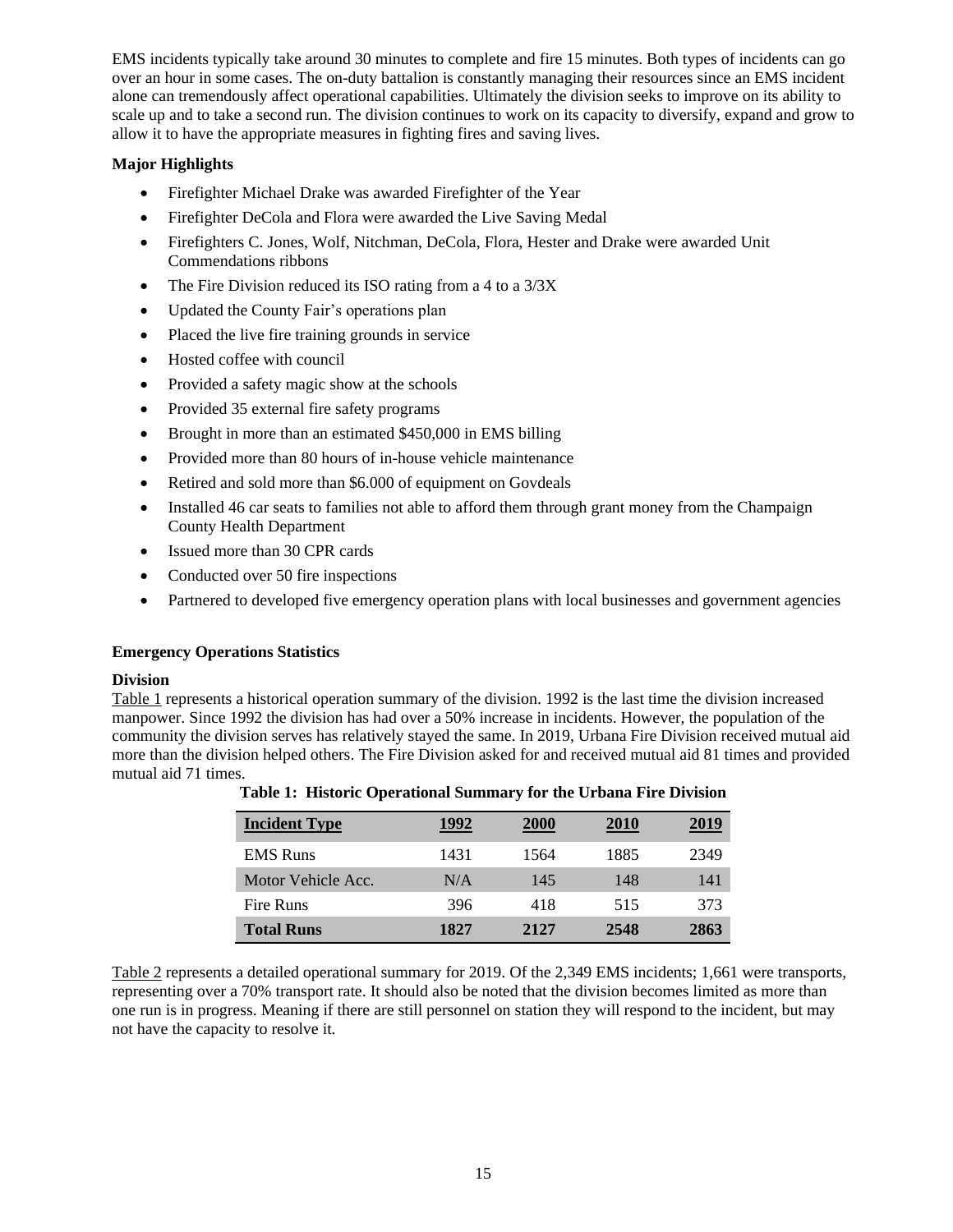| <b>Incident Type</b>                       | <b>Total Incidents</b> | <b>Percent of Total</b> | <b>Daily Average</b> |
|--------------------------------------------|------------------------|-------------------------|----------------------|
| <b>EMS</b> Runs                            | 2349                   | 82%                     | 6.44                 |
| Motor Vehicle Accidents                    | 141                    | 5%                      | .39                  |
| Fire Runs                                  | 373                    | 13%                     | 1.01                 |
| <b>Total Runs</b>                          | 2863                   |                         | 7.84                 |
| Two Runs in Progress                       | 505                    | 18%                     | 1.38                 |
| Three Runs in Progress                     | 88                     | 3%                      | .24                  |
| <b>Total of Duplicate Runs in Progress</b> | 593                    | 21%                     | 1.62                 |

#### **Table 2: 2019 Division Operational Summary**

#### **Townships**

Table 3 represents the 2019 operational summary for the townships covered by the division. Urbana Township signed an agreement to continue EMS and Fire service with the division in 2019. The agreement includes an innovative service fee calculator, which applies a set fee to township population in order to calculate the annual service fee. The fee starts at \$81.00 per township population (3,013) or \$244,053 for 2020. The Division covers parts of Salam and Concord Townships, with their five-year agreement with the division coming to an end in 2020. For Salem the \$76,724 agreement covers fire and EMS for roughly 1,200 township residents. For Concord the \$12,999 agreement covers EMS for roughly 560 township residents

| <b>Incident Type</b>   | Urbana Township | <b>Salem Township</b> | <b>Concord Township</b> |
|------------------------|-----------------|-----------------------|-------------------------|
| <b>EMS</b> Runs        | 347             | 66                    | 24                      |
| Motor Vehicle Accident | 36              |                       |                         |
| Fire Runs              | 370             | 21                    | N/A                     |
| <b>Total Runs</b>      | 413             | 96                    | 26                      |

#### **Sharing Our Vision for 2020 and Beyond**

- Develop an organizational culture and climate that supports the mission and vision
- Create a framework to support continuous growth
- Create pathways and opportunities of growth that supports core values
- Build exceptional internal and external relationships

# **Law Office**

#### **Law Director**

#### **City Council Meetings/Work Sessions**

The Law Director attended regular City Council Meetings and Work Sessions, to provide guidance on procedure and to answer any legal questions that may arise. He also availed himself to all members of Administration and Council for legal advice and representation as pertains to any matter involving the discharge of their duties and responsibilities as representatives of the City of Urbana, Ohio, and as to any matters which arise during the discharge of same.

#### **Urbana City Charter Review Committee Work**

The Law Director convenes and facilitated a Charter Review committee to conduct the decade review of the Charter of the City of Urbana, and to make recommendations to the voters of the City as to suggested changes.

#### **Ordinances and Resolutions**

The law Director reviewed several Ordinances and/or Resolutions drafted by any Department, and also drafted and submitted Ordinances and/or Resolutions when needed. He reviewed them for compliance with all local, State and, if applicable, Federal laws. In addition to review for compliance and correctness, he reviewed them to assure that the underlying objective of the Legislation was met by the draft.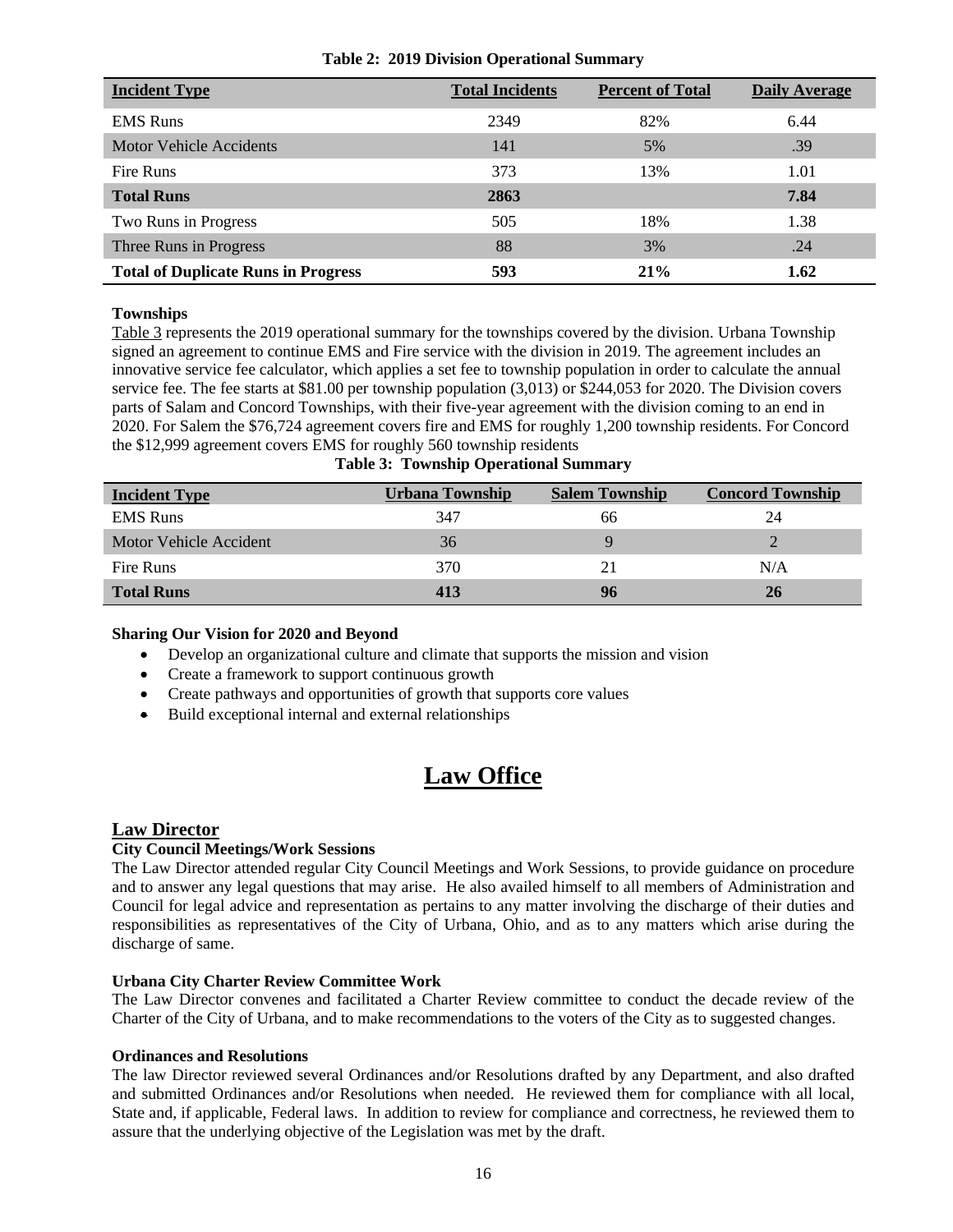In 2019, in addition to this, he proposed and recommended a policy of Legislative sponsorship, under which a member, or members, of council sponsor selected legislation.

#### **Inter-Departmental Outreach**

During 2019, the Law Director was approached by employees and/or heads of Departments to assist with various legal matters, such as collection letters, review of leases/contracts, correspondence to individuals affected by policy, Notice letters, and Cease and Desist letters.

The Law Director worked hand-in-hand with a number of Departments including, Planning and Zoning, Community Development, Cemetery, Water, Fire, Police, Engineering, Human Resources, Water Reclamation, Airport, Streets, and Finance.

#### **Administrative Responsibilities**

The Law Director worked directly with the Mayor and the heads of Administration and Finance to coordinate and oversee the smooth, efficient and cohesive operation of the City of Urbana, Ohio. Weekly meetings were held throughout the year, at which the Law Director conferred and participated in dialogue with the Mayor and the heads of Administration and Finance to provide counsel as to proposed and impending actions. The Law Director came prepared to update the group regarding any and all legal matters pending and pertinent to the administration of the City, and to report the progress on all projects.

#### **Code Enforcement**

Planning and Zoning, Administration, and the Law Director worked hand-in-hand to assure that all provisions of the Urbana Codified Ordinances, and specifically, those provisions pertaining to nuisances and zoning violations, were adequately enforced. Emphasis was placed on the newly-legislated Vacant Building ordinances, with the goal of full implementation by the 2020 calendar year.

Throughout the 2019 calendar year, the Law Director spent a substantial amount of time working with Zoning and Nuisance, assisting them in enforcement.

#### **Contract/Legal Document Review/Modification**

The Law Director reviewed, drafted, numerous city projects requiring complex legal documentation and process including, but not limited to, bidding contracts, construction and remediation projects, interaction with the Townships and Champaign County, issues involving the Historical society, Community Development, and so forth were brought forth. Each involves the office of the Law Director, some merely for review, others for more detailed participation.

#### **Easements, Appropriations, and Other Civil Matters**

The Law Director represents the City in matters of easements, appropriations, takings, and/or civil cases. He also appeared in Court for suits regarding unpaid utility bills.

### **Municipal Court Prosecutor**

The fundamental responsibility of the Municipal Court Prosecutor is to represent the State of Ohio, the City of Urbana, and/or the Villages in Champaign County, in the Champaign County Municipal Court, for all misdemeanors and for any felony cases filed in that Court.

#### **Cases Prosecuted**

In 2019, the Prosecutor's office processed approximately 4,000 cases through the Champaign County Municipal Court). This includes all matters, whether resolved by admission, plea, at pretrial, at a trial to the Bench, or by Jury Trial.

#### **Case Reviews**

In addition to prosecuting cases, the Municipal Court Prosecutor reviews fact patterns and evidence on behalf of law enforcement, to determine whether it would or would not be appropriate to file any charges in a particular case. Generally, the Prosecutor is approached to review cases which require analysis of complex legal application of the law to the facts. They may also involve other issues, such as mental and/or physical impairment of suspects, and how diminished capacity might affect charges. In 2019, the Municipal Court Prosecutor was approached by, and reviewed cases for, increased numbers of members of the Champaign County Sheriff's Office, the Urbana, St. Paris, and the Mechanicsburg Police Departments.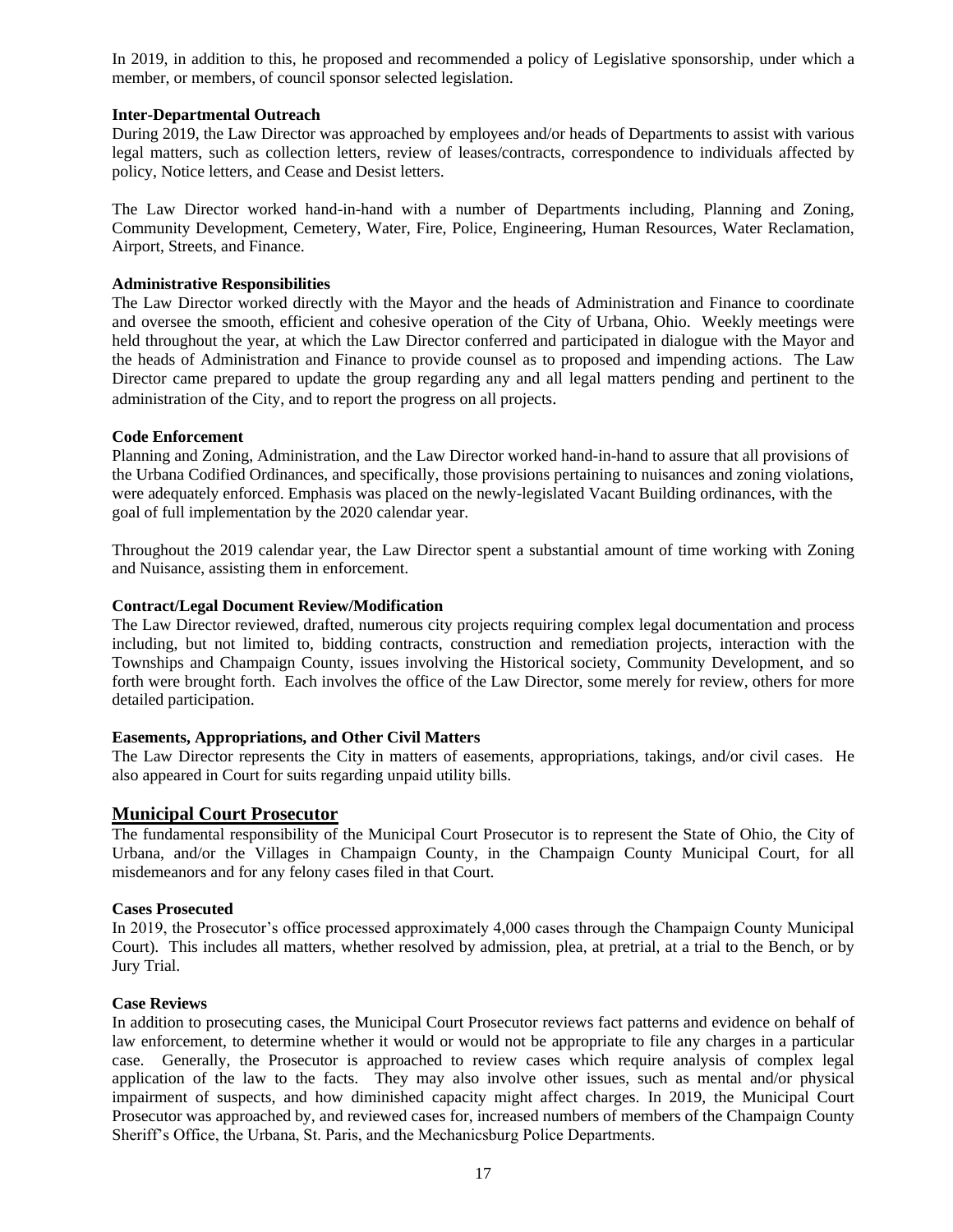#### **Code Enforcement**

When called upon to so do, it is the burden of the Municipal Court Prosecutor to both draft and file the criminal complaints alleging misdemeanor violations of the Urbana Codified Ordinances, and to prosecute same.

In 2019, the Municipal Court Prosecutor filed multiple criminal charges in matters of continued violations of zoning and/or nuisance provisions of the Urbana Codified Ordinances.

#### **Victim Advocacy**

The Municipal Court Prosecutor's Office has established a Victim's Advocate program, which offers comprehensive victim services including, but not limited to, referral for counseling services, support in court and throughout the legal process, and assistance in securing restitution.

In 2019, through utilization of the VOCA Grant, which was successfully secured, the Municipal Court Prosecutor's office assisted countless victims of crime through the legal process.

#### **Law Enforcement Training**

In 2019, the Law Director, in his role as Chief Legal Officer for the City of Urbana, conducted multiple training seminars to certify members of the Urbana Police Division, The Saint Paris Police Department, the Mechanicsburg Police Department, and the Champaign County Sheriff's Office to administer oaths. This seminar allows a peace officer to notarize criminal complaints drafted by other members of law enforcement. Further, he educated various members of law enforcement as to various nuances of certain statutes and Ordinances, and as to the application of Marsy's law to their cases.

#### **Contracts for Prosecution Services**

The Municipal Court Prosecutor office continued to provide prosecution services to Champaign County, and the Villages of St. Paris and Mechanicsburg under the provisions of contracts for same.

#### **Diversion**

In 2019, the Municipal Court Prosecutor continued to successfully operate the Champaign County Municipal Court Diversion Program. This program allows offenders whom the Prosecutor believes will not re-offend, and who otherwise qualifies, to enter a Diversion Program to avoid conviction of various offenses, namely, drug and alcohol-related offenses. The Diversion program provides counseling and other support services to such individuals, in an effort to minimize the risk of recidivism. In the event that the offender successfully completes the Diversion Program, the Prosecutor drafts and files a Motion to Dismiss the charge and to Seal the Record.

In 2019, the Program accepted 29 cases for diversion, with a 100% success rate.

# **PARKS & RECREATION**

### **Operations Summary**

- Park Activities
	- o Completion of Little Climbers tackle football season for grades 3-6 and NFL flag football for grades K-2 and 3-5; both programs were organized and run by Urbana Youth Sports.
	- o Champaign Family YMCA completed another successful year running both youth rec baseball/softball and soccer programs, with increased participation for all sports; they also managed and operated The Wendell B. Stokes Swimming Pool for a third consecutive year, while hosting Urbana's local youth swim team, the Flying Fish, for practice and swim meets.
	- o Urbana Ramjets Boys Youth Baseball Organization continued to host multiple teams throughout the tri-county, increasing visitors from April through September.
	- o Worked with Champaign County Arts Counsel to provide Concerts in the Park.
	- o Hosted Summerfest '19 in collaboration with the local Lions Club, which included a variety of merchandise and food vendors, several activities for the kids, open swim at the pool, a sand volleyball tournament, a men's slow pitch softball tournament, and music on the stage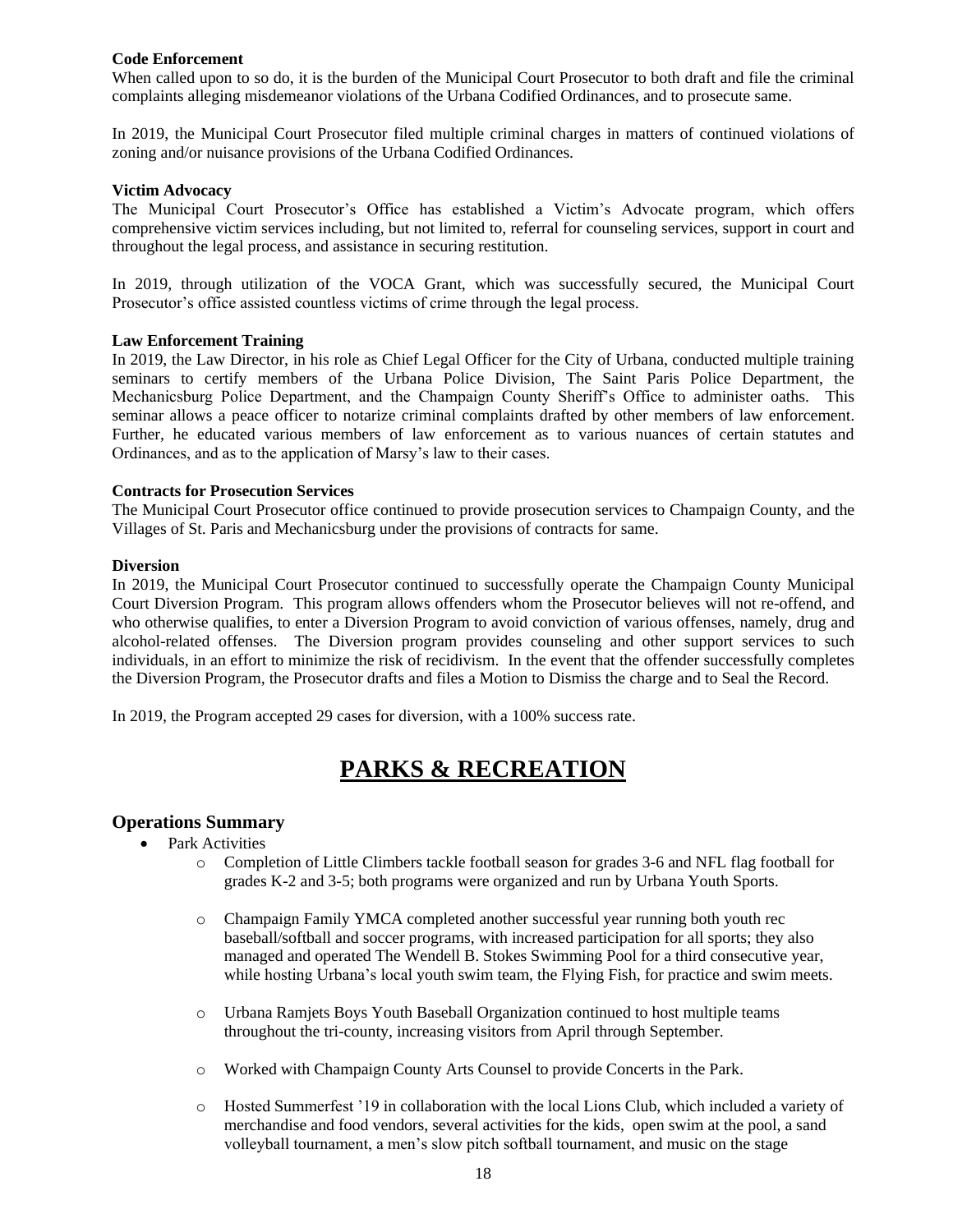# **Park Events**

With hundreds of indoor facility rentals, field and shelter house reservations and Special Event Requests, Melvin Miller Park continues to increase its service to the community; offering everything from a safe, peaceful place to stroll to the challenge of multi-state league competition on our Hilltop Disc Golf Course.

# **Sharing Our Vision for 2020 and Beyond**

- Continue our work with the Parks and Recreation Board on projects involving:
	- o Memorial Benches
	- o Additional Shelter house needs
	- o Increased community participation, engagement and collaboration
	- o Development and construction of an inclusive playground
	- o Upgrades to Wendell B. Stokes Community Pool
	- o Geese Management Servicing Plan; Year two of a three-year program with Stalk and Awe

# **POLICE**

Proudly Serving Our Community Since April 27, 1868

**Mission:** "We, the members of the Urbana Police Division, pledge to provide professional, quality service with integrity and teamwork, to keep Urbana a pleasant place to live, work and visit."

#### **2019 Activities**

2019 brought to a close the year-long celebration of the 150<sup>th</sup> Anniversary of the Urbana Police Division. Our final act of memorializing our history was having a formal Division photograph taken in April of 2019. It was a wonderful year of remembrance, recognition and looking ahead as we celebrated our past, present and future with various folks important to the agency.

Over the past three years we've had a tremendous amount of turnover, due to retirements, making the current agency a very young one. While we've lost a tremendous amount of seasoned, experienced veteran officers, we've been very fortunate to hire new officers to replace them. That youthfulness is very welcomed as policing continues to become more challenging every year, both mentally, physically and spiritually as ever before. Our new officers have brought with them a freshness of new ideas and great energy which rubs off onto others. It is truly an honor and a privilege for the members of your Urbana Police Division to represent and serve the great city of Urbana. Whenever law enforcement here encounters those really difficult times (homicides, tragic deaths, broken families, mental health issues, or addiction crisis) within our community it seems that we are always shown tremendous community support and kindness by the citizens we are so lucky to serve. It is in those trying times that we will always work our hardest to make sure we are doing our absolute best to serve and protect the city, our citizens and our visitors of Urbana.

**Staffing** – While we are authorized for 21 sworn officers and two civilian staff employees, we ended 2019 short three sworn officers with 18. Sergeant Chris Snyder retired from the Division after serving a 25-year career with us. Chris will be missed greatly as he was always looking to find ways to help others. We hope to announce his replacement in early 2020 after completing a promotional testing and selection process. We also had a patrol officer resign from the division to take a position with another agency.

In January of 2019 we welcomed our newest officer, Chris Bourque to the division.

We're hoping to close the gap in shortage of officer personnel and get us back to the current authorized staffing of 21 full-time sworn officers during 2020.

**Investigations Unit** -- In August we reopened our Criminal Investigative Unit, staffing it with one officer, Sergeant Shawn Schmidt, a 19-year veteran of the division. We have not had anyone assigned solely to criminal investigations since 2016, due to staff shortages. The overwhelming number of high-profile, extended or difficult cases that the division handles every year made it urgent that we reopen this unit, even as we still have staff shortages to handle patrol duties. Having an Investigative Unit has certainly improved our management and handling of felony criminal investigations. As we get back to full staffing, we are hoping to possibly move a second officer into this unit for better, round-the-clock coverage.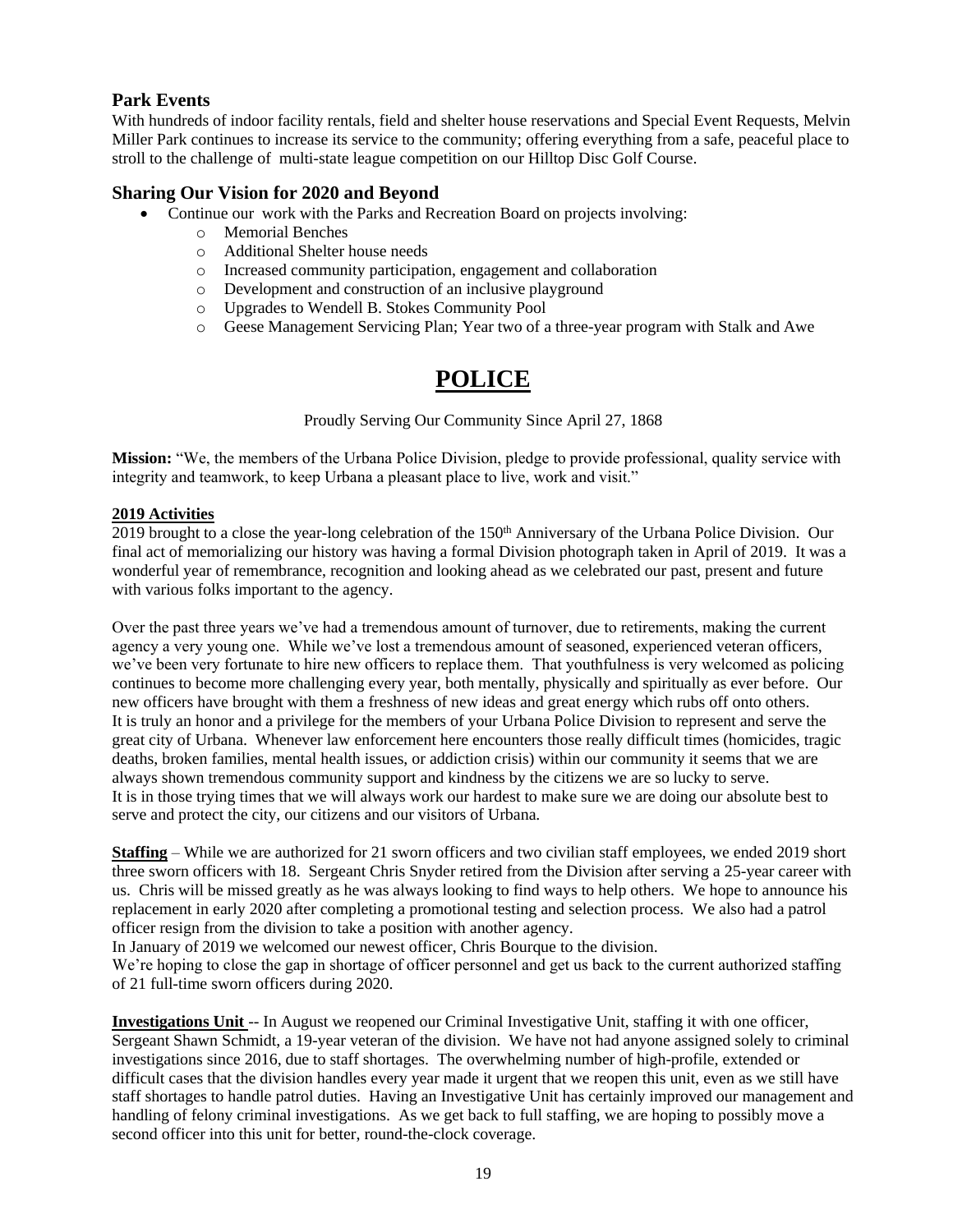**Grand Jury Cases** -- In 2019, Urbana police presented 131 criminal cases to the Champaign County Grand Jury resulting in 424 criminal indictments. These were more than the rest of Champaign County Law Enforcement agencies presented combined for the year.

| Champaign County Grand Jury    | Cases | Indictments |
|--------------------------------|-------|-------------|
| <b>Urbana Police Division</b>  | 131   | 424         |
| Champaign County Sheriff Dept. | 94    | 235         |
| Mechanicsburg Police Dept.     | 16    | 40          |
| Saint Paris Police Dept.       |       | 12          |
| <b>APA</b>                     |       |             |
| <b>Totals</b>                  | 251   | 718         |
|                                |       |             |

**Drug Investigations** -- Urbana police conducted ten drug related search warrant raids of suspected drug houses throughout the city in 2019. Several covert drug investigations were also conducted throughout the city resulting in numerous arrests and criminal indictments of drug traffickers and abusers in Urbana.

**Opioid Overdose Cases** -- In 2019 Urbana police investigated 26 overdose cases with two deaths. Last year we handled the same amount of overdose cases, also resulting in two deaths. In 2017 we experienced 7 overdose deaths in the city.

| • Drug arrests stats: 2019 2018 2017 2016 2015 2014 2013 2012 |  |                                 |  |  |  |
|---------------------------------------------------------------|--|---------------------------------|--|--|--|
|                                                               |  | 473 550 724 620 611 302 308 171 |  |  |  |

- Twelve firearms were confiscated during investigations.
- \$2,709 in cash was confiscated during investigations.
- Two vehicles were confiscated for forfeiture during investigations.
- We continued our partnership with the METRICH Drug Enforcement Unit.

**Douglas Hotel serial arsonist** -- Urbana police and fire divisions handled at least five arson fire cases at the abandoned Douglas Hotel, located in the southwest corner of Monument Square, beginning in September and lasting until November of 2019. During the overnight hours of November 9, Sgt. Jason Kizer and Officers Luke Hiltibran and Seth Lingrell captured the arsonist in criminal acts after he returned to the scene of an arson fire he'd started there earlier that night. The 30 year old man, a nearby resident, admitted to police that he'd been responsible for at least two of the arson fires, including the one on that night. Police suspect that he was involved in starting all five arson fires.

**High Street standoff** -- On July 30, Urbana police handled an incident involving suspects barricading themselves inside of an apartment at the Urbana Village Apartment complex, 1060 South High Street. Police were attempting to take a man, with outstanding warrants for his arrest into custody, when he and his female companion barricaded themselves inside the apartment and refused to comply with officers demands that they be taken into custody peacefully. After a few hours of negotiating with them to surrender themselves failed, police evacuated nearby residents, and a team of seven Urbana Officers, led by Sergeant Jason Kizer, conducted a tactical entry into the location, where both of the wanted adults were taken into custody safely with no injuries.

**Outreach Efforts in 2019** -- We believe that we must continue to meet the needs of our community in as many ways as possible by providing various outreach efforts that will help us to maintain and/or develop lasting partnerships that will help in strengthening professional relationships between the community and it's police division.

Throughout 2019 some of those efforts included:

- **Mascot "Officer Stanley"** appearances at various community events and for presentations.
- FOP **Easter Egg Hunt** April
- **Safety Town** June The police division graduated our  $7<sup>th</sup>$  year of Safety Town classes with two new classed in 2019 involving 28 participants.
- **Special Olympics Law Enforcement Torch Run** June A team of officers and family members raised money for and ran in the 2019 LE Torch Run for your 3rd straight year. Our team raised \$225 for the cause. We also had a team of officer's play in a Special Olympian basketball game in March.
- **Drug-Drop-box program** We have a permanent Drug Drop-box program located inside the Municipal building for residents to drop off old, unused prescription medications safely and securely. In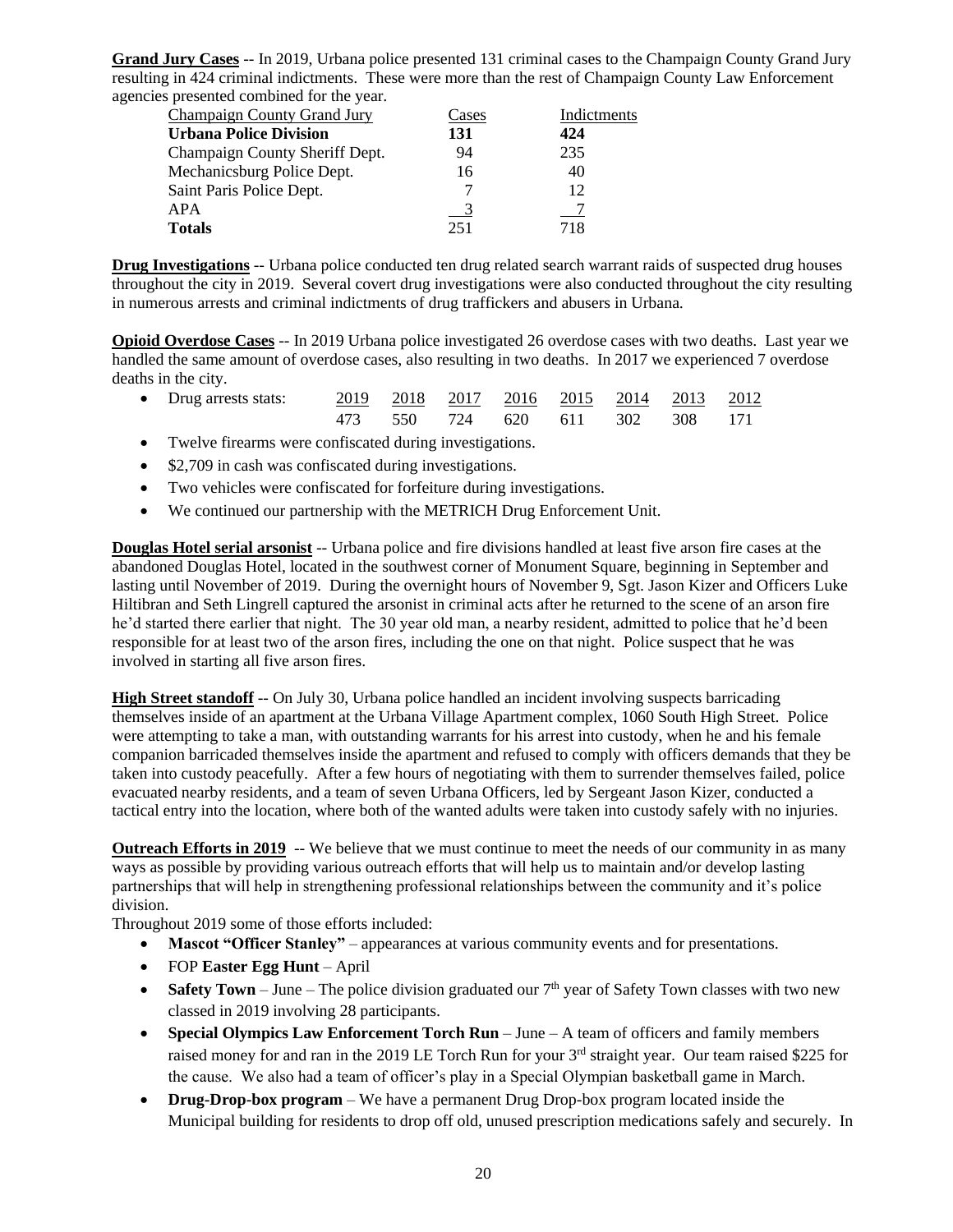April & October of the year we also partner with the Kroger Pharmacy and provide an off-site program for residents to use.

- **Alicia Titus Peace Memorial 5K Run** In September, four officers collected money and ran in the annual memorial fundraising event, honoring the memory of Alicia Titus, who was tragically killed in the terrorist attacks on the Twin Towers in New York on September 11, 2001. Several other officers provided traffic control throughout the event for the safety of participants.
- In August and December of the year members of the police division, along with some family and friends, prepared and served the monthly **Community Meal** at the Episcopal Church of the Epiphany.
- FOP **Halloween Treats** October
- FOP **Community Christmas** December provided Christmas gifts for 34 families and 84 children this year.

### **New Equipment in 2019**

- Patrol Ford Explorer SUV
- Police Radio System (replacing a system in place since the 1970's)
- New Uniform Hat Badges
- Full body workout system for the Workout Room

### **Sharing our Vision for 2020 and Beyond**

- Selection and promotion of a new sergeant to replace a recently retired Sergeant.
- Continuing with efforts to get us back to our authorized strength levels of 21 sworn officers.
- Continual training of new and young officers in the areas of service, investigations and tactics and then placing them in roles from which they and the division can best succeed.
- Working toward establishing and developing a team of officers to handle special tactical responses.
- Transitioning from having a sworn officer handling the Division's Property Control System to instead, having a civilian, part-time employee take on this role.

**Special Recognitions --** Throughout 2019 several officers or citizens were recognized for their special efforts and successes to the division and to the community. Those honored were:

| <b>Meritorious Service Award</b>    | <b>TOP Shot Award</b>       | <b>Civilian Service Award</b> |
|-------------------------------------|-----------------------------|-------------------------------|
| Sergeant Jason Kizer                | Officer A.J. Ervin          | Randy & Terra Fraley          |
| <b>Distinguished Duty Award</b>     |                             |                               |
| Lieutenant Josh Jacobs              | Sergeant Shawn Schmidt      | Sergeant Chris Snyder         |
| Sergeant Jason Kizer                | <b>Officer Todd Pratt</b>   | <b>Officer Robbie Evans</b>   |
| <b>Officer Mike Cooper</b>          | Officer Luke Hiltibran (2X) | Officer Logan Dunn (2X)       |
| Officer A.J. Ervin                  | Officer Kerrie Kimpel       |                               |
| <b>Exceptional Duty Award</b>       |                             |                               |
| Officer Luke Hiltibran              | Officer A.J. Ervin          | Officer Kerrie Kimpel         |
| <b>Chief's Challenge Coin Award</b> |                             |                               |
| Lieutenant Josh Jacobs              | Sergeant Chris Snyder       | Sergeant Jason Kizer          |
| <b>Officer Todd Pratt</b>           | <b>Officer Casey Evans</b>  | Officer A.J. Ervin            |
| Harry Dolan                         | Mr. Frank Lewis             | Mr. Jeffrey Frantz            |
| David & Sarah Sapp                  | Alice Frost                 | Dale Moffitt                  |
| <b>Physical Fitness Award</b>       |                             |                               |

### **Physical Fitness Award**

| (17 of 19 officers passed the fitness testing with an overall division average of 80%) |                               |                             |  |  |  |  |
|----------------------------------------------------------------------------------------|-------------------------------|-----------------------------|--|--|--|--|
| <b>Chief Matt Lingrell</b>                                                             | Lieutenant Josh Jacobs        | <b>Sergeant Dave Reese</b>  |  |  |  |  |
| Sergeant Shawn Schmidt                                                                 | Sergeant Jason Kizer          | <b>Officer Robbie Evans</b> |  |  |  |  |
| <b>Officer Mike Cooper</b>                                                             | <b>Officer Brandon McCain</b> | <b>Officer Casey Evans</b>  |  |  |  |  |
| Officer Luke Hiltibran                                                                 | Officer A.J. Ervin            | Officer Kerrie Kimpel       |  |  |  |  |
| Officer Logan Dunn                                                                     | <b>Officer Sam Harris</b>     | Officer Seth Lingrell       |  |  |  |  |
| <b>Officer Keith Hurst</b>                                                             | <b>Officer Chris Bourque</b>  |                             |  |  |  |  |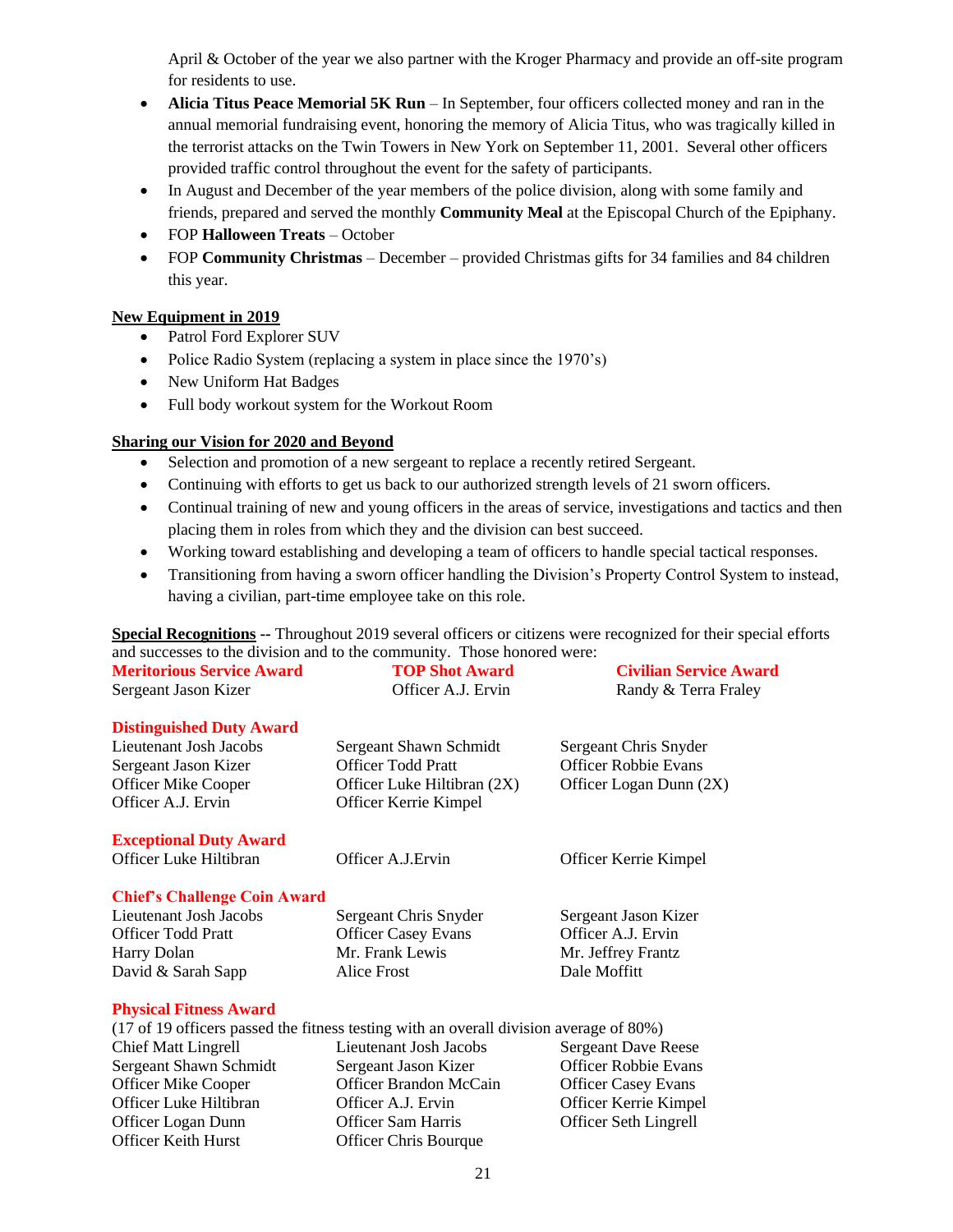## **Training 2019**

Officer **Keith Hurst** completed his *Basic Police Officer Training Class #141* at the Ohio State Highway Patrol Academy on January 23, 2019. Officer **Chris Bourque** completed his training during the *Basic Class #142* on June 28, 2019. Officers **Logan Dunn, Sam Harris & Seth Lingrell** received specialized training in the *REID Method of Interview & Interrogation*. In February the Division hosted the Dolan Consulting Group for divisionwide training on "*Courageous Leadership*" held at Urbana University. Officer **Brandon McCain** became certified as an *Oleoresin Capsicum (OC) Spray Instructor.* Officers **Seth Lingrell** and **Keith Hurst** completed two days of training at the Columbus Police Academy to become certified to operate the *OVI DataMaster.* In April, Officers **Logan Dunn & Sam Harris** completed a two week school on *Traffic Crash Investigations* at the Ohio State Highway Patrol Academy. Sergeant **Chris Snyder** completed the *Leadership-Champaign County program* in May. Officers **Seth Lingrell and Keith Hurst** attended two days of training on *Advanced Roadside Impairment Driving Enforcement (ARIDE)* in Worthington. Sergeants **Shawn Schmidt and Jason Kizer and Officers Todd Pratt and Luke Hiltibran** completed weeklong training on *Core Criminal Investigations* at OPOTA. **Officer Todd Pratt** completed a weeklong school on *Conducting Undercover and Covert Drug Investigations* at the Columbus Police Academy. Officer **Luke Hiltibran** completed a 40-hour course to become certified as a *Field Training Officer (FTO).* Officer **Brandon McCain** became certified as a *Building Search Instructor at* OPOTA. Officers **Robbie Evans, Casey Evans and Kerrie Kimpel** completed two days of training at OPOTA on *Investigating Sex Crimes*.

Sergeants **Shawn Schmidt and Jason Kizer, and,** Officers **Todd Pratt and A.J. Ervin** attended weeklong training on conducting *Child Sex Victim Interviews – Finding Words*. Officers **Seth Lingrell, Keith Hurst and Chris Bourque** completed weeklong training on *Crisis Intervention Training* in Marysville.

Officers **Casey Evans and Kerrie Kimpel** received two days of training at OPOTA on *Subject Control for Female Officers*. Officer **Logan Dunn** became certified as an instructor in the *ALICE system* for response to an active killing -- Alert, Lockdown, Inform, Counter, Evacuate (ALICE),

#### **Urbana Police Division Activity Statistics for 2019**

|                                 | 2019         | 2018             | 2017             | 2016   | 2015             | 2014             | 2013         | 2012   |
|---------------------------------|--------------|------------------|------------------|--------|------------------|------------------|--------------|--------|
| Calls for Service               | 13,618       | 14,688           | 14,279           | 13,158 | 13,191           | 13,116           | 12,851       | 16,167 |
| Arrests                         | 1,704        | 2,000            | 2,116            | 1,835  | 1,780            | 1,511            | 1,759        | 1,707  |
| Felonies                        | 358          | 402              | 546              | 415    | 375              | 305              | 291          | 168    |
| Misdemeanors                    | 1,265        | 1,598            | 1,570            | 1,420  | 1,405            | 1,206            | 1,468        | 1,539  |
| <b>Offense Reports</b>          | 2,103        | 2,288            | 2,271            | 2,123  | 1,956            | 1,763            | 1,898        | 2,049  |
| Homicides                       | $\mathbf{0}$ | $\mathbf{0}$     | $\boldsymbol{0}$ | 1      | $\boldsymbol{0}$ | 1                | 1            | 1      |
| Robberies                       | 5            | 1                | 5                | 6      | 3                | 4                | 6            | 3      |
| <b>Burglaries</b>               | 30           | 53               | 70               | 89     | 71               | 82               | 71           | 93     |
| Rapes                           | 16           | 15               | 6                | 5      | 9                | 12               | $\tau$       | 9      |
| <b>Sexual Assaults</b>          | 23           | 25               | 23               | 15     | 27               | 19               | 9            | 16     |
| <b>Assaults</b>                 | 114          | 181              | 149              | 150    | 134              | 118              | 130          | 142    |
| Thefts                          | 298          | 398              | 433              | 378    | 445              | 432              | 425          | 516    |
| <b>Auto Thefts</b>              | 21           | 29               | 28               | 31     | 16               | 11               | 19           | 21     |
| Forgery/Fraud                   | 23           | 37               | 47               | 54     | 21               | 67               | 95           | 68     |
| Vandalism/Criminal Damaging     | 131          | 152              | 167              | 217    | 218              | 170              | 168          | 240    |
| Drug Offenses                   | 473          | 404              | 529              | 417    | 409              | 302              | 308          | 171    |
| <b>Traffic Citations</b>        | 891          | 1,265            | 989              | 945    | 1,108            | 1,089            | 1,336        | 1,695  |
| OVI's                           | 78           | 96               | 86               | 50     | 82               | 94               | 108          | 105    |
| DUS's                           | 183          | 231              | 165              | 179    | 187              | 167              | 173          | 224    |
| Speed                           | 78           | 165              | 80               | 72     | 161              | 103              | 240          | 493    |
| <b>Traffic Control Device</b>   | 37           | 57               | 41               | 52     | 36               | 31               | 51           | 91     |
| <b>Parking Citations</b>        | 11           | 37               | 25               | 18     | 33               | 47               | 31           | 232    |
| <b>Crash Reports</b>            | 360          | 421              | 405              | 460    | 403              | 424              | 380          | 419    |
| <b>Fatal Crashes</b>            | 1            | $\boldsymbol{0}$ | $\boldsymbol{0}$ | 1      | $\overline{2}$   | $\boldsymbol{0}$ | $\mathbf{0}$ | 1      |
| <b>Mental Health Complaints</b> | 131          | 52               | 69               | 64     | 80               | 107              | 154          | 116    |
| Suicide (includes attempts)     | 22           | 36               | 23               | 17     | 33               | 35               | 41           | 33     |
| Curfew                          | 17           | 39               | 20               | 38     | 23               | 12               | 10           | 14     |
| Alarms                          | 771          | 911              | 887              | 807    | 981              | 493              | 423          | 454    |
| Dead Body (non-criminal)        | 16           | 17               | 10               | 14     | 17               | 16               | 19           | 16     |
| Business/House Checks 611       | 1,046        | 1,562            | 1,221            | 1,665  | 1,584            | 1,264            | 946          |        |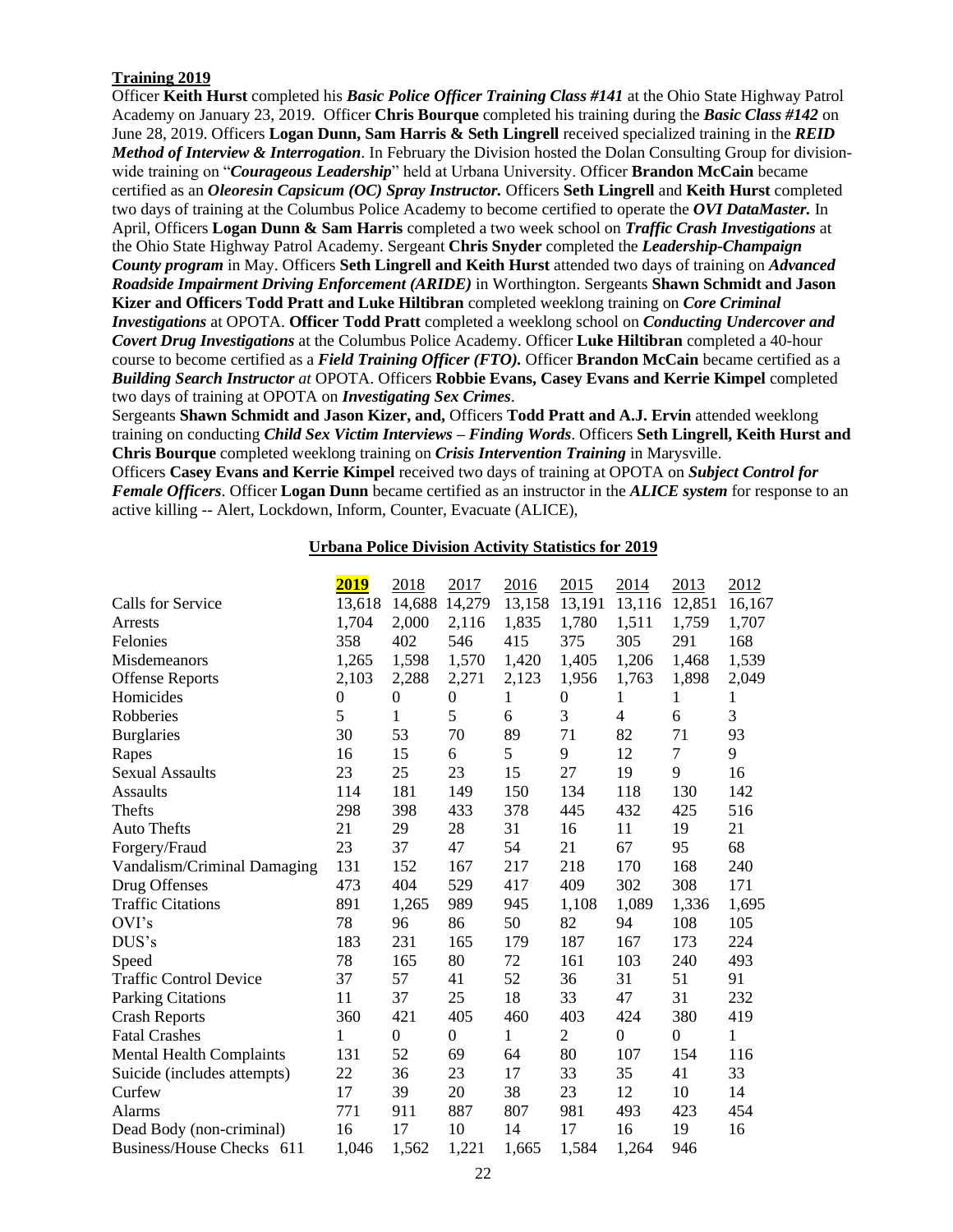# **PUBLIC WORKS**

As many cities and municipalities have discovered, streamlining services proves to be an effective way to maximize efficiency and minimize spending. 2019 served as the first full year the City of Urbana integrated its Public Works Departments with Facilities and Grounds Maintenance, while maintaining a close and productive relationship with the Engineering staff. Street; Water; Waste Water; and Sewer remain operational and crosstrained under the Public Works "umbrella" allowing the city to exercise prudent use of taxpayer's money.

With a highly trained and licensed staff, the City provides the services necessary to meet and/or exceed the requirements of State and Federal guidelines, while minimizing the cost to our residents. The information below provides a snapshot of accomplishments in 2019:

# **Facilities**

The staff provides assistance when and where necessary throughout various City departments; completed valve and pump replacement at Wendell B. Stokes Municipal Pool; performed needed updates and repairs to the Oak Dale Cemetery maintenance garage; worked with Fire and Police Divisions regarding minor building repairs; performed scheduled preventative maintenance on heating/cooling units, etc.

- **225 Project** This project scope included renovating the former 5/3 bank building and moving Finance, Income Tax, Human Resources and Utility Billing offices. This was a complex project that involved several City staff members, departments, contractors and sub-contractors. The lobby and office areas were renovated; new fiber optics installed between the main Municipal Building at 205 and the new Business Office at 225 South Main Street; new network cabling, cameras, lighting and various electric upgrades were completed. A new digital sign was installed and information maintained and entered by the Business Office; concrete repair to curbing and sidewalks, and pavement crack sealing and striping completed the scope.
- **Zoning/Engineering Project** This project scope included renovating the previous business offices on the first floor and filling that vacancy by moving Zoning, Community Development, Engineering and CHIP Offices from the top floor, achieving an easier path of accessibility to the public. This project was solely performed in house and by utilizing City staff, completed the following: framing, installed new and patched existing drywall; painted; cleaned carpets; updated the phone system with IP POE phones and networking. This project was completed in early December.
- **Fire/ Police Training Room Project** This project opened the space to its original size by removing the walls once constructed for the Engineer's Office. We had this project completed in just a few days. This included removal of wall studs and drywall, patching drywall, painting and carpet cleaning.

# **Grounds**

- Began installation of the new ball fences for fields 6, 11, and 12 at Melvin Miller Park, this project was included in Nature Works Grant #25 .
- Prepped and painted the exterior of the "Slow Pitch" building after completion of slight re-configuration of concession window; applied metal siding to existing wood and fascia.
- Truck in and grade roughly 25-30 yards of topsoil to fill low spot between ball fields 2 and 5 to help with runoff and ponding in that area.
- Assist in preparation and completion of pouring and side dressing the 9 new disc golf tee pads included in Nature Works Grant #25 project.
- Cut down and remove 20-25 dead Ash and various other varieties of trees mainly in or adjacent to disc golf course/ wooded area.
- Assist in, along with Sewer Maintenance, the installation of approximately 120 yards of topsoil to the roundabout project planting beds.
- Refurbish/ restore 12 hanging baskets for the Downtown Monument Square District to be installed in the Square, 4 baskets were installed in the 4th quarter.
- Winterize park equipment, buildings and waterlines for the upcoming winter season.
- Began process to gather and refurbish the 20 green downtown trash receptacles used by the public.
- Aid in the unloading, transporting and the planting of 6 park trees, this was part of legacy tree program for this year, along with 8 additional donor trees for the 9 new holes of disc golf.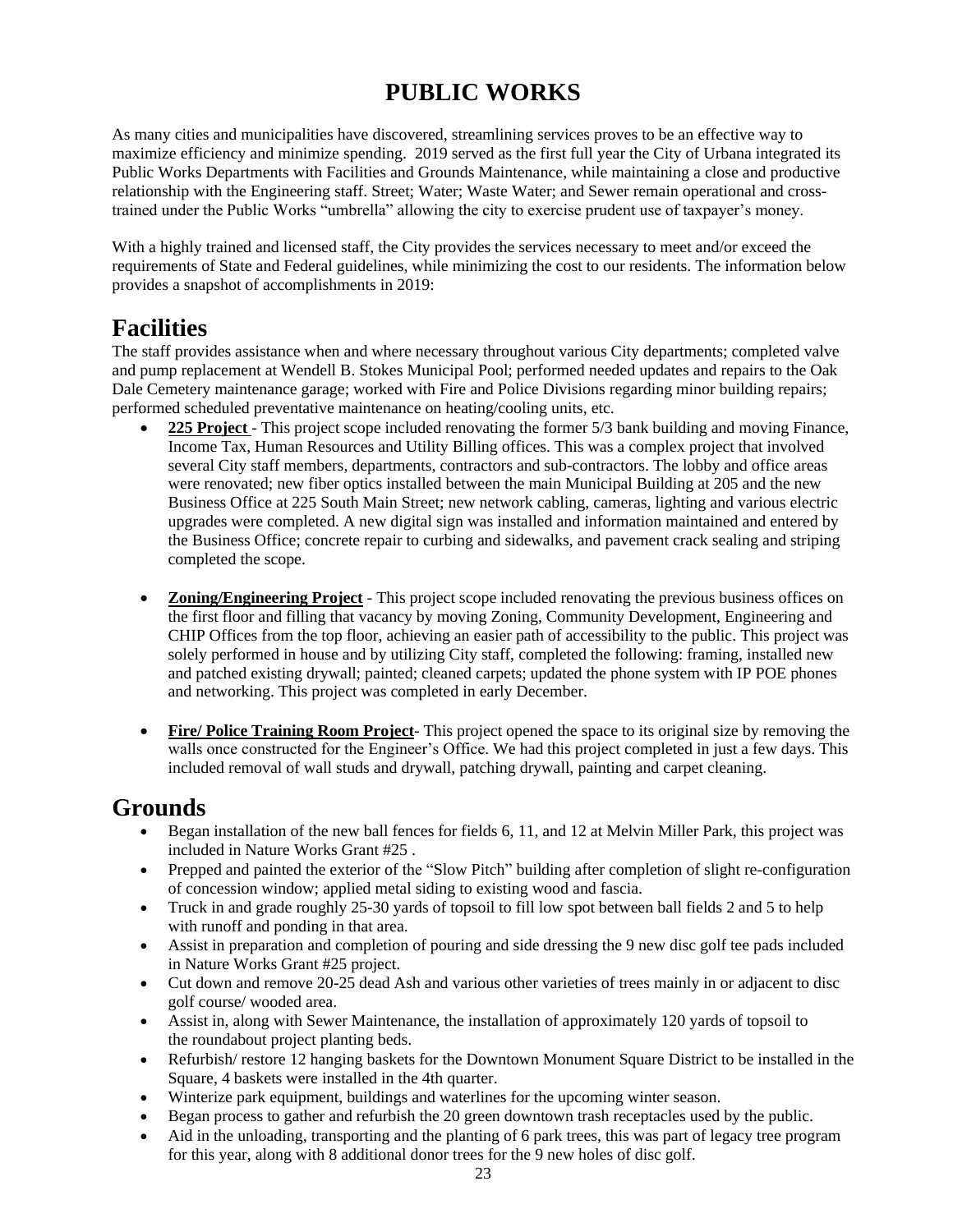# **Water**

# **Operations Summary:**

The Water Division is responsible to the community for the delivery of water required for daily consumption, fire protection and industrial use. The following are numbers that reflect usage for 2019 and before.

|                         | 2015        | 2016        | 2017        | 2018        | 2019        |
|-------------------------|-------------|-------------|-------------|-------------|-------------|
|                         | Actual      | Actual      | Actual      | Actual      | Actual      |
| Million Gallons Pumped  | 674.83MG    | 669.95 MG   | 694.05 MG   | 687.49 MG   | 660.35MG    |
| Million Gallons per Day | 1.848 MG    | 1.835 MG    | 1.901 MG    | 1.884 MG    | $1.779$ MG  |
| Population of Urbana    | 11.547      | 11.425      | 11.405      | 11.618      | 11.793      |
| Gallons per Person      | 160 Gal/Day | 160 Gal/Dav | 166 Gal/Day | 162 Gal/Day | 151 Gal/Day |

# **2019 Distribution Repair Digs and Previous Years**

| 2014   | 2015   | 2016   | 2017   | 2018   | <mark>2019</mark> |
|--------|--------|--------|--------|--------|-------------------|
| Actual | Actual | Actual | Actual | Actual | Actual            |
| 105    | 65     | 56     | 55     | 29     | 50                |

- Repair digs totaled over 336 man hours with an average of 4.7 men and 6.72 hours per dig.
- The above information is totaled as follows: 8 water main breaks, 5 new inline valves installed,  $\sim$  5 hydrants replaced and 32 service lines repaired or replaced. This does not include work that was performed with assistance from the hydrovac truck.

# **2019 Accomplishments:**

- New high service pump and motor at the St. Rt. 29 WTP
- New SCADA radio and Antenna at East Lawn tower
- New SCADA radio and Antenna at Taft Avenue
- Repaired all faulty actuators at the St, Rt. 29 WTP (continuing project)
- UCMR 4 Federal EPA sampling requirement completed
- Long time leak at Park Ave. and Kenton St. identified and repaired
- 4,968 OUPS water line locate requests
- Carbon Exchange at Old Troy Pike WTP
- Approximately 64,200 water meters read
- Round-a-bout project started
- New water lines installed in the round-a-bout project area
- East water tower painted
- Pumps replaced at the Booster station
- All new valves and check valves replaced at the Booster station
- Chain link fence taken down at the Old Troy Pike WTP facility (completely deteriorated)
- Well house  $8 \& 9$  painted at the Old Troy Pike facility
- Surveillance cameras installed at the Old Troy Pike facility with remote viewing capabilities
- Took delivery of a new dig truck w/ hydraulic, air and crane capabilities
- Purchased hydraulic chainsaw for water pipe cutting
- West and East water towers added to the maintenance program.

### **Note: These are just a few of the highlights of 2019 and do not reflect the many other accomplishments that were completed or are in the process of completion.**

# **Sharing Our Vision for 2020 and Beyond**

- Capital Improvement goals for 2020 include but are limited to:
	- o GPS/GIS locations completed for the distribution system
	- o Surveillance camera installed at the Rt.29 WTP
	- o AMR Meter reading system
	- o SCADA system re-design phase two
	- o Begin computer generated work orders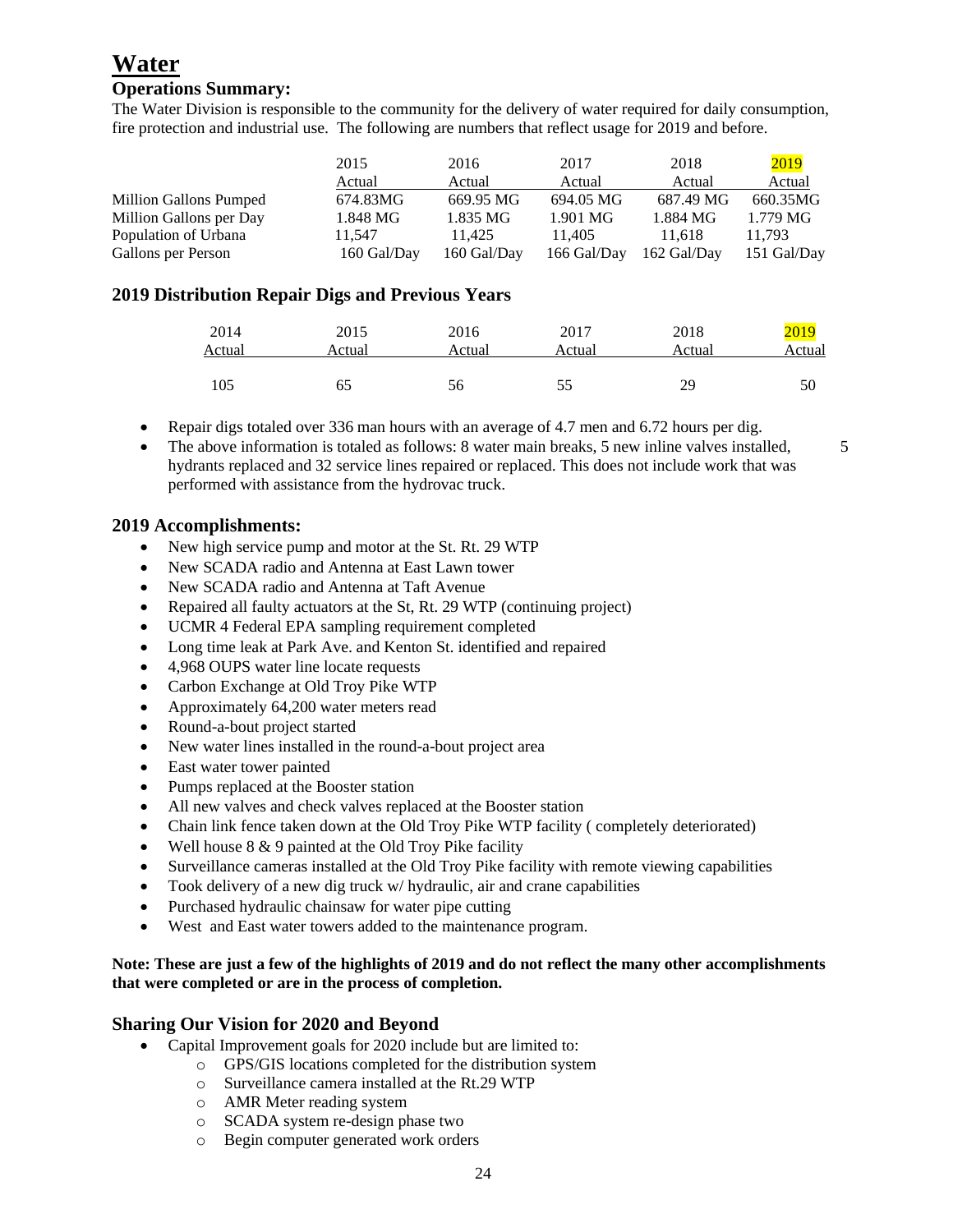- o Begin preventative maintenance program (pumps and electric)
- o Grimes Well Field completion
- o Complete phase two water line replacement
- o Have two employees obtain OEPA Class II Water Supply Certification
- o Asset management program implemented
- o Ohio EPA metrics tracking
- o Water line age and replacement priority plan started
- Long Term Goals include:
	- o GPS/GIS Home Owner Water Service Locations Completed
	- o Critical valve replacement
	- o Phase 2 Water Line Replacements
	- o Grimes Circle water Line Loop to Airport
	- o Dellinger Road Water Line Loop to Dugan Road
	- o East Side Water Modeling Study
	- o State Route 29 WTP Iron/Manganese Filter Discharge to Sanitary System
	- o Begin Study for Old Troy Pike WTP Take Over from Honeywell
	- o Backup generator at the Old Troy Pike WTP

# **Water Reclamation Facility (WRF)**

The City of Urbana currently operates a 4.5 Million Gallon per Day (MGD) Water Reclamation Facility, NPDES Permit No. 1PD00011\*OD, effective December 1, 2015, and treats the municipal wastewater from the City and parts of Champaign County. The Plant is responsible for protecting the waters of the State of Ohio from pollution and is defined as a Publicly Owned Treatment Works (POTW). The NPDES Permit also requires the City to collect, sample, and treat all wastewater to very stringent standards, and requires the City to manage, monitor, and enforce an Industrial Pretreatment Program for all industries that discharge wastewater into the City's sanitary sewer system. The City of Urbana had 6 Industrial Users permitted under the Pretreatment Program in 2019, with 1 industry (Honeywell) closing their North Russell St. facility in September. The IU's currently account for approximately 35% of Urbana's total daily flow. In addition to protecting waters of the State, the City of Urbana is regulated by the State of Ohio to protect public health.

# **2019 Year in Review**

- Treated 818 million gallons of wastewater, which is an increase of 11% compared to calendar year 2018.
- Recorded a total of 48.52" of precipitation in 2019. This was a decrease of 2.16" compared to 2018 and 9.73" above the 30-year average.
- As a by-product of domestic and industrial wastewater treatment, the City of Urbana produced 673 dry tons of bio-solids throughout calendar year 2019.
- Began operation of the new dewatering screw press in August 2019. This unit replaced our 27 year old belt filter press.
- The City of Urbana operates and maintains a Septage Receiving Facility with 14 registered haulers. In 2019, we accepted 4.57 million gallons of septic tank waste originating from Champaign and Clark counties. This was a very comparable to septage received in calendar year 2018.
- Ohio EPA required modifications to the sewer use ordinance were completed and sent to OEPA for review. These modifications were accepted by OEPA and are currently going through the City Council approval process.
- Industrial Pretreatment Program permit renewals issued to 5 industries within the program.
- Currently consists of two staff members that hold State of Ohio operator certification Class III licenses, one staff member with a class II, and two staff members with class I licenses.

Staff also oversees the Ohio EPA regulated Compost Facility located on Muzzy Rd. In 2019, we received 8,879 cubic yards of yard waste and distributed 115 cubic yards of compost.

# **Vision for 2020 and Beyond**

- Assist staff with professional development goals
- Replace Septage Receiving unit
- Install new slide gate at influent wet well
- Implement Synexus software program for industrial users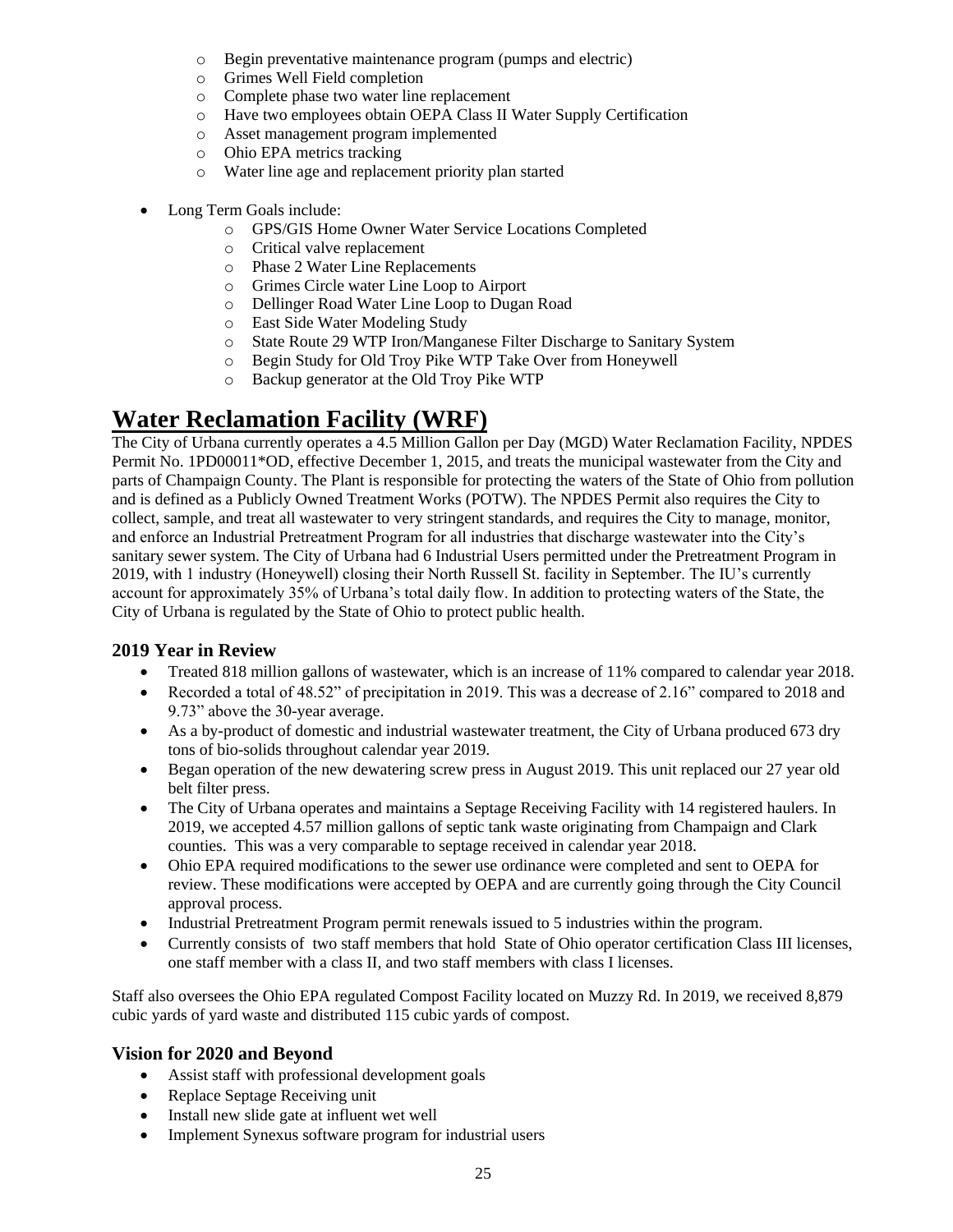# **Sewer**

The City of Urbana maintains 77 miles of sanitary sewer and 3 major lift stations located at the Vancrest nursing home, Melvin Miller Park and The Woodruff Farm.

- Received 39 sewer calls due to potential back-ups.
- Completed 15 Sanitary Sewer digs.
- Completed 88 Camera inspections of sewer laterals. This is a free service offered by the City to the citizens of Urbana.
- Performed 42 hydro excavations for city utility work.
- Performed 4,968 locates for OUPS.
- Completed cleaning and video inspection of sanitary lines in the  $3<sup>rd</sup>$  ward.
- Coordinates the monitoring of the closed landfill located at Children's Home Rd. including weekly and quarterly gas monitoring. Staff is no longer required to monitor gas readings once a week on Wednesdays per OEPA.
- Hauled 145,000 gallons of back flush water from old troy pike and State Route 29 water plants to the WRF.

# **Vision for 2020 and Beyond**

- Completed cleaning and camera inspection of sanitary sewer in the  $3<sup>rd</sup>$  Ward, with plans to complete the 4th Ward by year end.
- Begin the process of specifying/ upgrading our sewer main camera to add a lateral launch.
- Install sanitary sewer and manhole to the new park maintenance Building.
- Construction of the Vactor building addition.
- Expect the delivery of our new skid loader trailer and Manhole Saw
- Begin the manhole rehabilitation project mid to late  $2<sup>nd</sup>$  quarter.

# **Street**

# **Activity Summary:**

- Street Maintenance:
	- o Responsible for over seventy (70) miles of roadway within the corporation limits.
	- o 2019 recorded as a slightly colder than normal winter with above average snow accumulation, resulting in the use of 927 tons of salt.
	- o Completed our second full year of street sweeping for primary and secondary routes within the city
		- 189 tons of "cast-off" were hauled to the city landfill
		- Compared to 207 tons in 2018
	- o As per the Manual on Uniform Traffic Control Devices (MUTCD)
		- All City streets now have updated signage.
	- o Provided labor for storm sewer repair/replacement at Grimes Circle; installed five catch basins; placed 600 feet of 12" pipe along US Hwy 68.
	- o Solved the seepage issue in the 900 block of Boyce Street by installing 100 feet of 'field pipe' allowing ground water to continue its natural flow below the road surface, solving further erosion.
	- o Removed over 785 cubic yards of leaves during fall pick-up.
	- o Continue to assist Police and Fire Departments; Cemetery; Parks; Water and Sewer Departments with a variety of tasks and labor.
- Construction: The Street Department continues to provide the necessary local support for all ODOT road projects; resurfacing, patching and general repair – provided assistance when needed during the Monument Square Roundabout Upgrade.
- Misc. Items:
	- o Provided oversight and management for the removal of 53 street trees and stumps which were listed as "poor" through the Tree Commission; coupled with the grinding and removal of 69 stumps
	- o Continue support for the numerous community and citizen requests for Special Events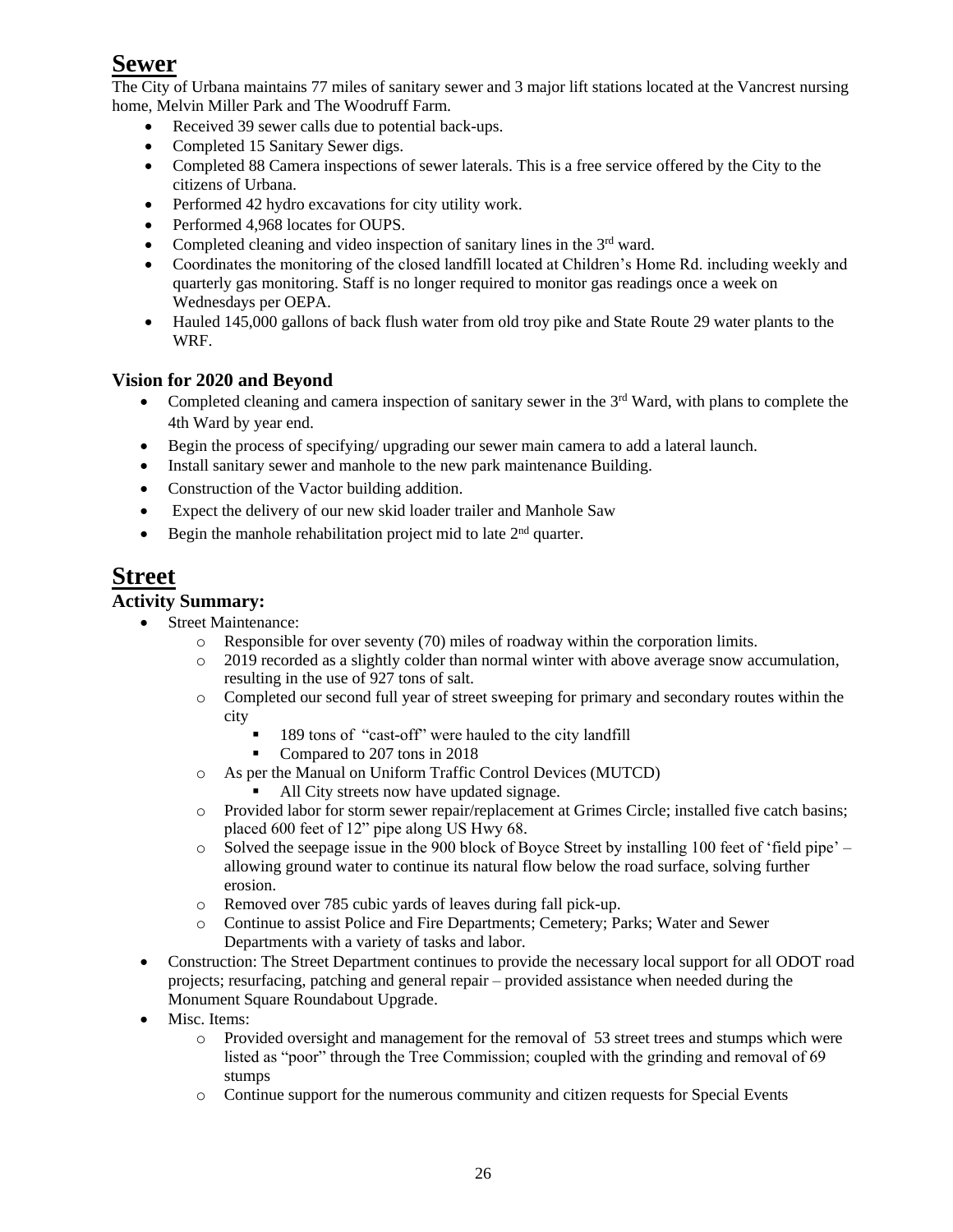# **Vision for 2020 and Beyond**

- Utilize the 2019 purchase of a reach-arm; helping to minimize the overgrown brush/honeysuckle along city streets.
- Provide support for upcoming in-house projects (i.e. sanitary sewer project, various building pads, park improvements)

# **TECHNOLOGY**

# **Overview**

Technology Committee

- Provided oversight, updates and photos to Berry Digital Solutions to launch the new City website at [www.urbanaohio.com](http://www.urbanaohio.com/)
	- o ADA Compliant
	- o Mobile Device Friendly
	- o Active Facebook presence
	- o Real-time updates
- Provided oversight for building security improvements; cameras installed at Old Troy Pike, with plans to increase security throughout City owned buildings.
- Planned, implemented and consistently maintains the new electronic signage board located at 225 South Main Street Business Office.
- Provide ongoing guidance, budget parameters and feedback to CCTSS regarding technology support and updates.

CCTSS LLC, continues to successfully administer full technology support to the City of Urbana. Their processes and vision to keep the City offices current in the latest trends while maintaining budgetary limits, are integral in allowing all of our departments to deliver the best service possible to our residents.

# **Completed Projects 2019**

- Business Office Network Build
- Fiber Install to New City Building
- Phone System Expansion
- Engineering/WWTP/Street Department Server Project
- Zoning Department Equipment Upgrade
- Improved Security at Offsite City Buildings
	- o Business Office camera system and door automation
	- o Old Troy Pike Camera System
- Update of Equipment Inventory
- Upgrade/Replace Fire Dept Layer 2 Switches
- Upgrade of Main City Layer 3 switch
- Upgrade communication system for Police in the holding cells
- Move Zoning Dept and Chip Office
	- o Zoning Dept Cabling project
	- o City Network backbone expansion
- Consolidate court network behind main City Firewall

# **Sharing Our Vision for 2020 and Beyond**

- Server OS Upgrades
- Create and promote new server pool master
- Create new dedicated domain controllers
	- o Active Directory migration
- Create new Apputil 1 and Apputil 2 servers
- Create and migrate to new Fileprt server
- Create and migrate to new POL server
- Create and migrate to new CMI server
- Upgrade all City workstations to Windows 10 Pro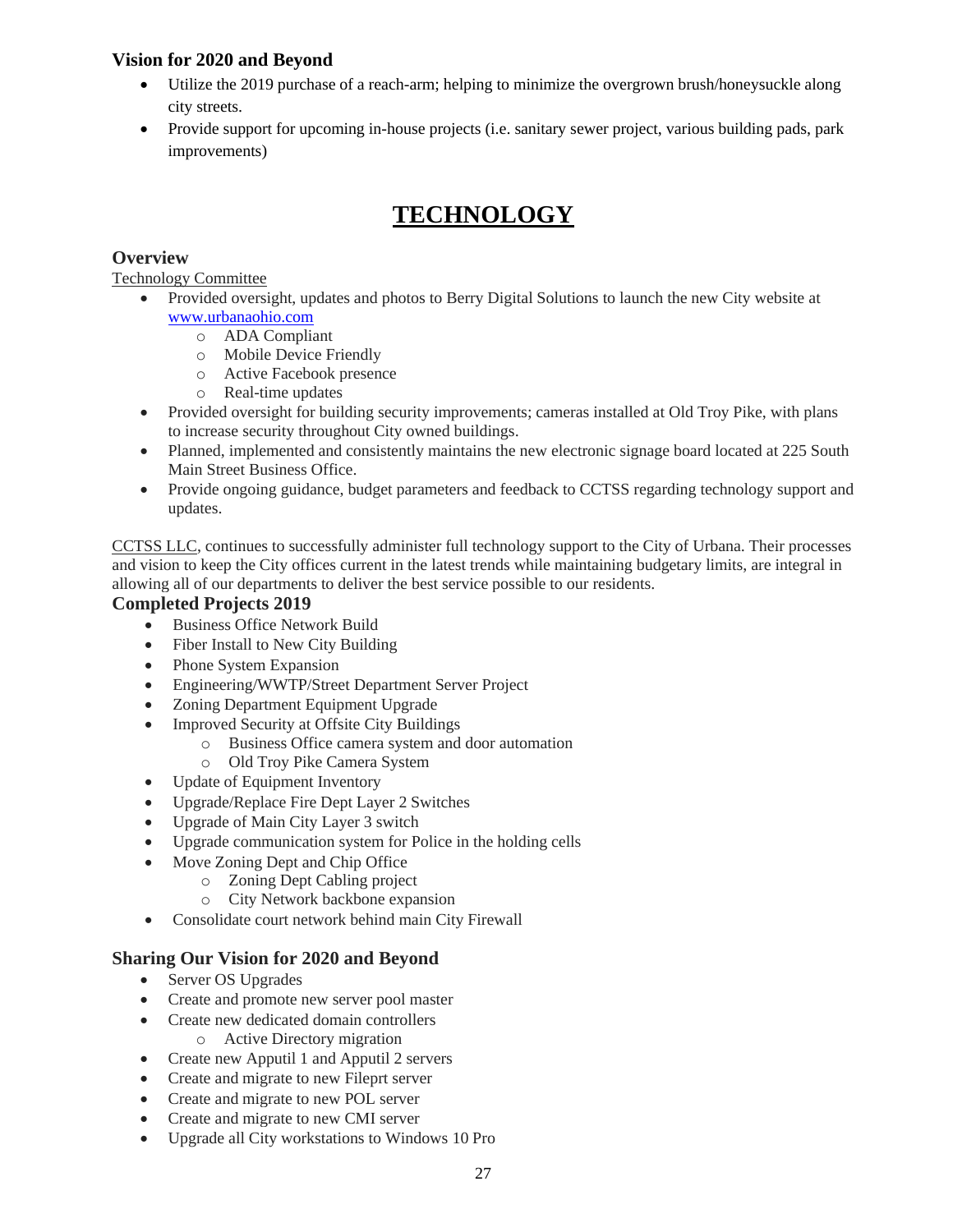- Expansion of Licensing for Unitrends Backup
- City Email Migration to Hosted Exchange
- Install additional centralized storage
- City phone system consolidation (preparation for IP migration)
- Decommission and removal of old City networking and server equipment
- Update Hypervisor (XenCenter)
- Upgrade all City PC's to Office 2019
- Group Policy changes for WSUS management

# **ZONING & COMPLIANCE**

## **Overview**

The Department of Zoning & Compliance, comprised of 2.5 Full-Time Employees, is tasked with administering and enforcing the City of Urbana's Zoning Code, Nuisance Code, Vacant Building Registration Program, as well as miscellaneous codes including, but not limited to, Floodplain Regulations, Weed Control, and Health, Safety, & Sanitation Codes. The Department and its staff coordinate with multiple City Departments, County Agencies, and Private Organizations to accomplish its goal of protecting and preserving the public's health, safety, and welfare. Without the help and cooperation of the Engineering Department, Community Development Department, Fire Department, Police Department, Law Department, Parks and Recreation , Finance Department, and the City's Administration, we would not have been able to accomplish so much in 2019. The department also received valuable assistance from the Champaign Economic Partnership (CEP) and the Champaign County Auditor, Treasurer, Building, and Health Departments. We are extremely grateful for your work and service which led to one of the most productive and efficient years in recent memory.

### **Zoning**

The primary function of zoning is to promote the health, safety, morals, and general welfare of the City of Urbana. The City is divided into eight different zoning districts which aim to separate unharmonious land uses and provide specific rules and regulations that protect the city and its citizens from incompatible land use and development.

In 2019, the department issued 163 zoning related permits (fences, accessory structures, principal structures, etc.) resulting in:

- \$1.53M Residential Property Investment
- \$7.19M Commercial Property Investment

# **Zoning Boards & Commission**

There are three zoning boards & commissions the City uses for secondary review and recommendations for development proposals and code or map updates. Department staff accepts applications from the public to these boards, creates agendas, minutes, staff reports, and packets.

Planning Commission: The Planning Commission is responsible for reviewing all site plans, exterior modifications to structures in the Commercial Corridor Overlay District, and all proposed amendments to the City of Urbana Zoning Map or Code.

In 2019, the Planning Commission reviewed 13 proposals including:

- Mercy Health Urbana Hospital's new entrance, screening wall, and sign
- Urbana Hotel LLC's Cobblestone Hotel Site Plan
- One Rezoning Application at 861 S. Main St.
- Multiple Sign Proposals

Design Review Board: The Design Review Board advises upon development activity and exterior modifications in the City Center Heritage Overlay District (Downtown).

In 2019, the Design Review Board reviewed 15 proposals including:

- Scioto Inn Porch Extension Project
- New Windows and Paint at the Skylight Lofts
- New Signage and Paint at the North Locust Barbershop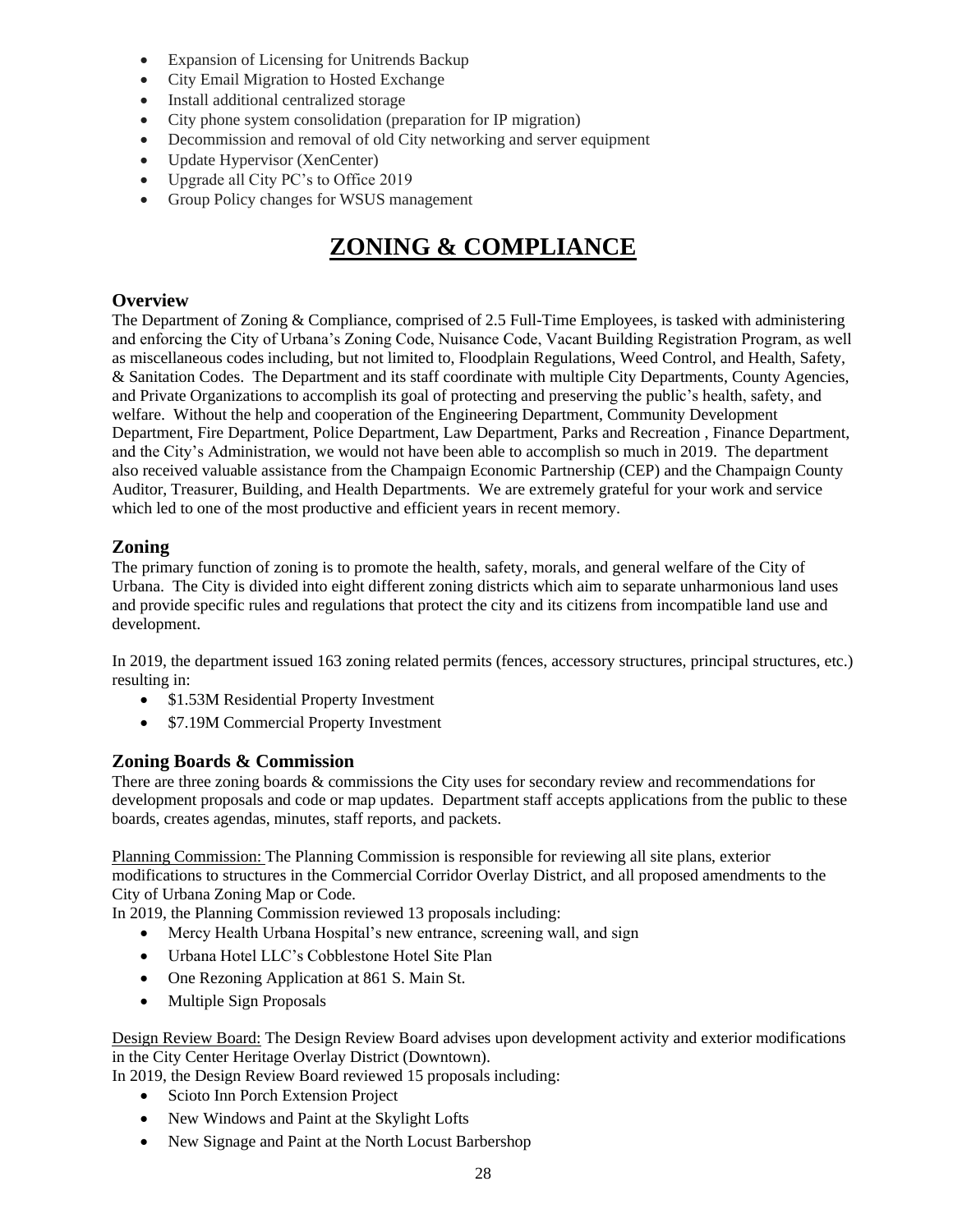• Multiple Sign Proposals

Board of Zoning Appeals: The Board of Zoning Appeals hears and decides on appeals regarding any alleged error in determinations made by the Zoning & Compliance Officer. The Board also authorizes variances to the zoning code not be contrary to the public interest. Finally, they review applications for conditional uses and make determinations on acceptance or rejection of the requests.

In 2019, the Board of Zoning Appeals heard 27 cases (23-Variance, 4-Conditional Use) including:

- A conditional use permit for the Urbana Champaign County Senior Citizens Center to construct a new facility in a B-2 General Business District.
- A variance for the Ultra-Met Manufacturing Company to allow a new manufacturing addition
- A variance for the Cobblestone Hotel Project to allow the hotel to be 2.5 feet taller than allowed by code.
- A conditional use permit to allow a new self-storage operation to be located in an M-1 Manufacturing District.

# **Nuisance**

The primary function of the nuisance code is to eradicate situations that pose a threat to the public health, safety, or welfare of the City of Urbana.

In 2019, it was the department's goal to increase our violation enforcement capacity. We identified efficiencies in old processes and dedicated more time to this area of our department. As a result, more inspections were completed, more violations were abated, and more cases were forwarded to the City Law Department for prosecution in Champaign County Municipal Court.

- 660 Nuisance Violations Opened 38% Increase from 2018
- 649 Nuisance Violations Closed 39% Increase from 2018
- 1,678 Nuisance Inspections 4% Increase from 2018
- 908 Nuisance Letters Sent 56% Increase from 2018
- 42 Nuisance Court Cases 367% Increase from 2018
- Numerous street parking violations forwarded to the Urbana Police Department

# **Weed Control**

Between the months of May and October, property owners, or persons in charge of a property, are required to cut down and remove any weeds, grass, or vines that are in excess of ten inches in height. Failure to comply with this ordinance will result in the City abating the issue and charging the property owner a fee as designated by the Board of Control.

In 2019, the City's Parks and Recreation Department, on behalf of the Zoning & Compliance Department completed the following:

- Abated Weed Control Nuisances at 42 different locations within the City of Urbana
- On 104 different occasions, sent workers to these properties to mow or cut down overgrown weeds or grass.
	- o On average, it took these workers 38 minutes to complete a job. Resulting in 3,942 minutes, or 65.7 hours of work for the Parks and Recreations Department.
- As a result, the City Finance Department billed or assessed property owners for a total of \$25,100.00

### **Vacant Building Enforcement Program**

Structures that are left vacant for extended periods of time have been shown to pose public safety risks and reduce the property values and economic viability of adjacent buildings and the community in general. In 2017, Urbana City Council adopted the Vacant Building Enforcement Program, and in 2019 the department began to map out the processes necessary to begin enforcement. In March of 2019, the Department of Zoning & Compliance began enforcement of this program. The department:

- Identified and graded 124 structures as potentially vacant (94-Residential, 30-Commercial)
- Developed Education Materials, Brochures, and Forms for the Program
- Sent Informational Packets to Property Owners
- Removed 37 Properties from the Program
- Received 38 Vacant Registration Forms
- Collected \$4,400 in fees